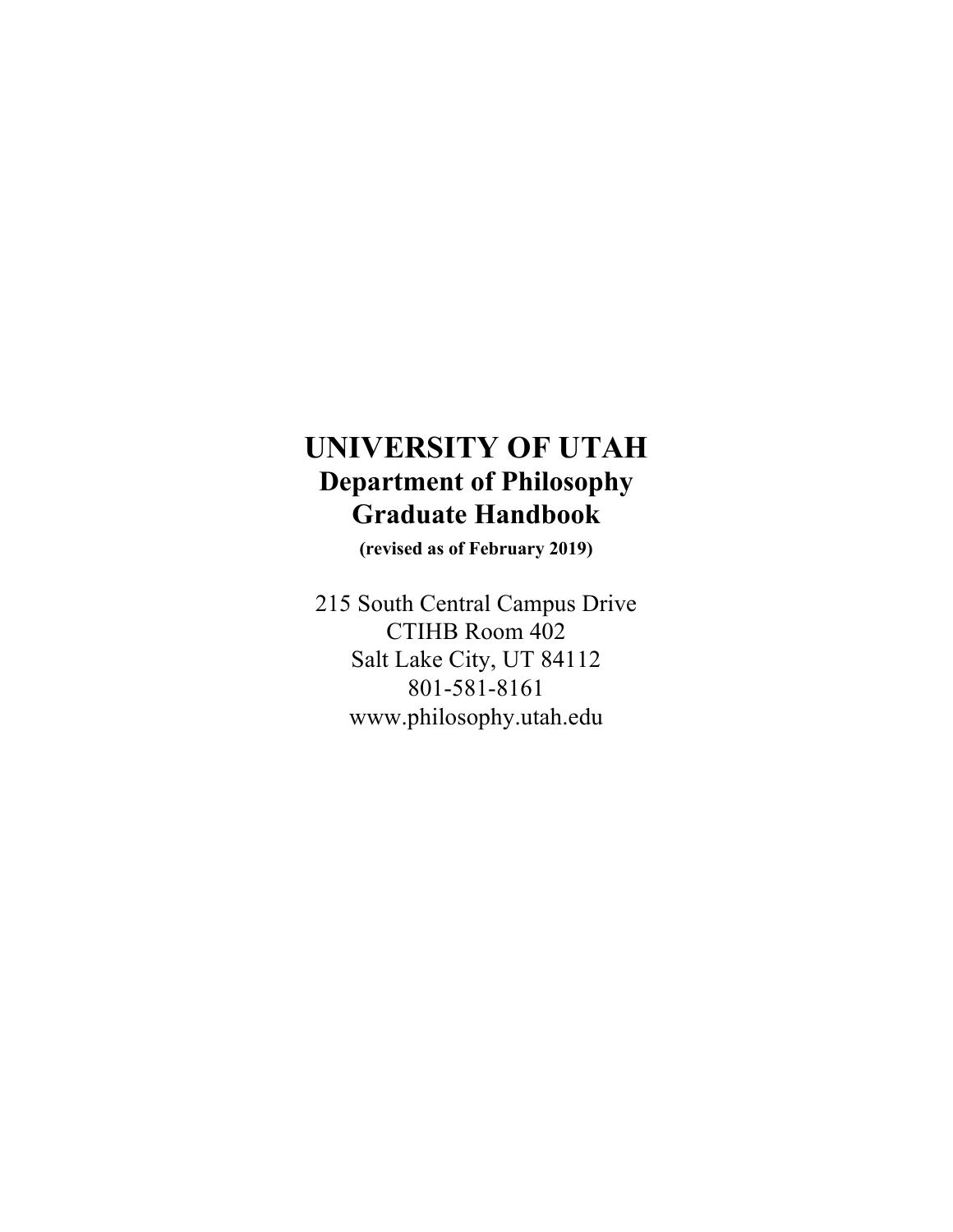# **Graduate Handbook Table of Contents**

| 2.             |  |  |  |
|----------------|--|--|--|
| 3 <sub>1</sub> |  |  |  |
| $\overline{4}$ |  |  |  |
| $\mathcal{F}$  |  |  |  |
| 6.             |  |  |  |
|                |  |  |  |
|                |  |  |  |
|                |  |  |  |
|                |  |  |  |
|                |  |  |  |
|                |  |  |  |
| 2 <sub>1</sub> |  |  |  |
| $\mathcal{E}$  |  |  |  |
| $\overline{4}$ |  |  |  |
| $\mathcal{F}$  |  |  |  |
| 6.             |  |  |  |
|                |  |  |  |
|                |  |  |  |
|                |  |  |  |
|                |  |  |  |
|                |  |  |  |
|                |  |  |  |
|                |  |  |  |
|                |  |  |  |
|                |  |  |  |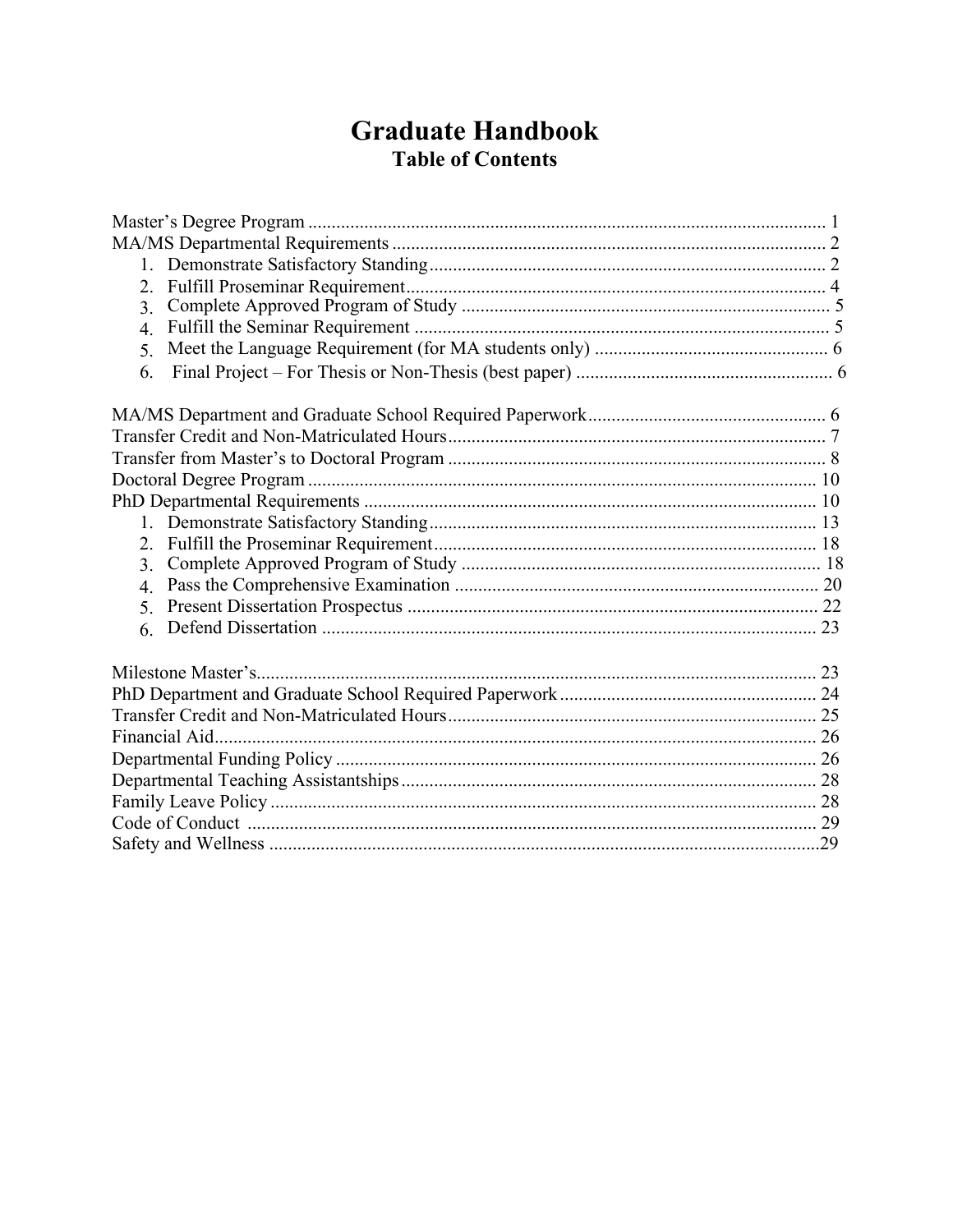## **Master's Degree Program**

Master's degrees in philosophy have been used successfully by many students as a basis for entering PhD programs at other universities or at the University of Utah. They have been used in a variety of other ways as well by students pursuing careers in the legal, medical, or business professions, the sciences, or the humanities. Recognizing this wide variety of student needs, the Philosophy Department endeavors to be as flexible and as helpful as possible in arranging individual programs for individual purposes, within the guidelines of the requirements listed below.

In addition to the Departmental Requirements, please read the University requirements for the Master's degree, which are officially listed on the Graduate School's website at http://gradschool.utah.edu/graduate-catalog/degree-requirements/

| Year of<br>Graduate<br><b>Study</b> | <b>Conditions for remaining in Funding Eligible Standing</b>                                                                                                                                                                                                                                                                                                                                                                      |
|-------------------------------------|-----------------------------------------------------------------------------------------------------------------------------------------------------------------------------------------------------------------------------------------------------------------------------------------------------------------------------------------------------------------------------------------------------------------------------------|
|                                     | Enroll in at least 9 hours of courses each semester. Maintain a high<br>level of quality in all graduate work.<br>Active in classroom and in official Department activities<br>(including graduate colloquia).<br>· Enroll in PHIL 7020: Philosophical Traditions and PHIL 6920: Practicum.<br>Complete PHIL 7010: Proseminar.<br>Master's students should form a Supervisory Committee by the end of<br>their $2^{nd}$ semester. |
| 2                                   | Complete PHIL 7010: Proseminar a second time.<br>Enroll in PHIL 7020: Philosophical Traditions and PHIL 6920: Practicum.<br>Enroll in at least 9 hours of courses.<br>· Maintain a high level of quality in all graduate work.<br>Be active in classroom and in official Department activities<br>(including graduate colloquia).<br>Complete, Defend & Submit Thesis or Best Paper                                               |

## **Master's Model Time Line**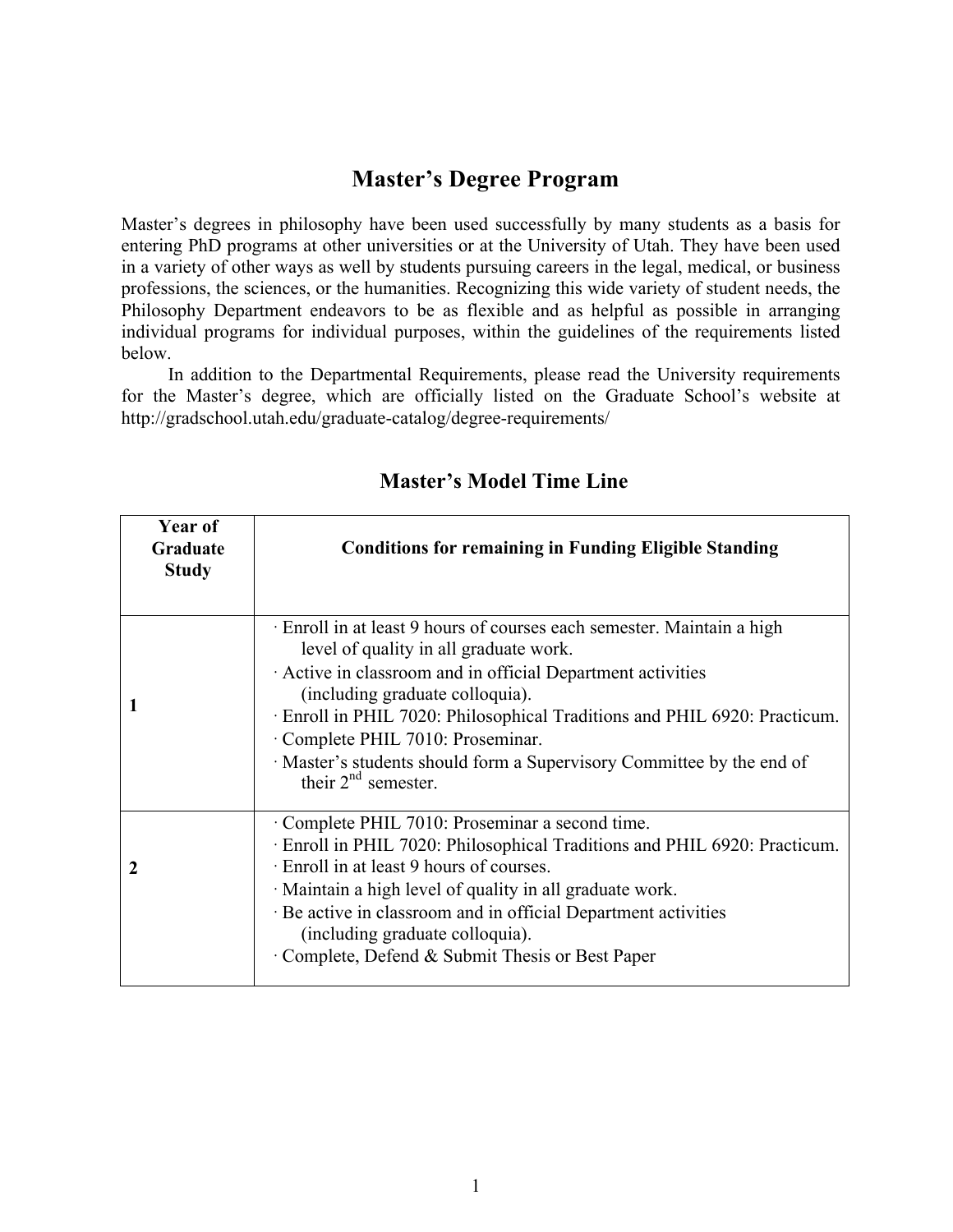| $3 - 4$<br>(only if<br>necessary) | · Enroll in 1–9 hours of courses (consult with Director of Graduate Studies<br>each term to determine exact number of hours required).<br>· Enroll in or attend PHIL 7020: Philosophical Traditions and PHIL 6920:<br>Practicum (consult with Director of Graduate Studies each term to<br>determine whether enrollment or attendance is required).<br>Be active in official Department activities (including graduate<br>colloquia).<br>Complete, Defend & Submit Thesis or Best Paper |
|-----------------------------------|-----------------------------------------------------------------------------------------------------------------------------------------------------------------------------------------------------------------------------------------------------------------------------------------------------------------------------------------------------------------------------------------------------------------------------------------------------------------------------------------|
|-----------------------------------|-----------------------------------------------------------------------------------------------------------------------------------------------------------------------------------------------------------------------------------------------------------------------------------------------------------------------------------------------------------------------------------------------------------------------------------------------------------------------------------------|

# **MA/MS Departmental Requirements**

## **1. Demonstrate Satisfactory Standing**

#### **A. Maintain Minimally Acceptable Standing.** *All students are required to demonstrate minimally acceptable progress toward*

## *the degree to remain in the program.*

Students who fail to exhibit minimally acceptable standing will have their continuing status in the program reviewed by the Graduate Committee or the Department as appropriate. Upon such review, the Graduate Committee or Department may issue guidance to the student, set conditions upon remaining in the program (i.e., probation), or remove the student from the program, as appropriate. (For details on the review process, see the next section.)

## *Conditions on Minimally Acceptable Standing:*

- **i.** Maintain a minimum level of quality in all graduate work. Students must maintain a minimum graduate GPA of 3.10. A student whose GPA falls below 3.10 will be reviewed by the Graduate Committee in consultation with relevant faculty members to determine whether the student should be dismissed from the program. If the Graduate Committee recommends retention, it may set conditions upon the student's remaining in the program. If the Graduate Committee recommends dismissal, there will be a vote of the whole Department (tenure-line faculty) on that recommendation. If the Department accepts the recommendation of dismissal the student will be dismissed; if the Department rejects the recommendation of dismissal, the student will be permitted to continue in the program. The Department may set conditions upon the student's remaining in the program.
- **ii.** Complete all degree requirements within 4 consecutive years of admission. Students who fail to complete their degrees in the allotted time will be reviewed by the Graduate Committee in consultation with relevant faculty members to determine whether the student should be dismissed from the program. If the Graduate Committee recommends retention, it may set conditions upon the student's remaining in the program. If the Graduate Committee recommends dismissal, there will be a vote of the whole Department (tenure-line faculty) on that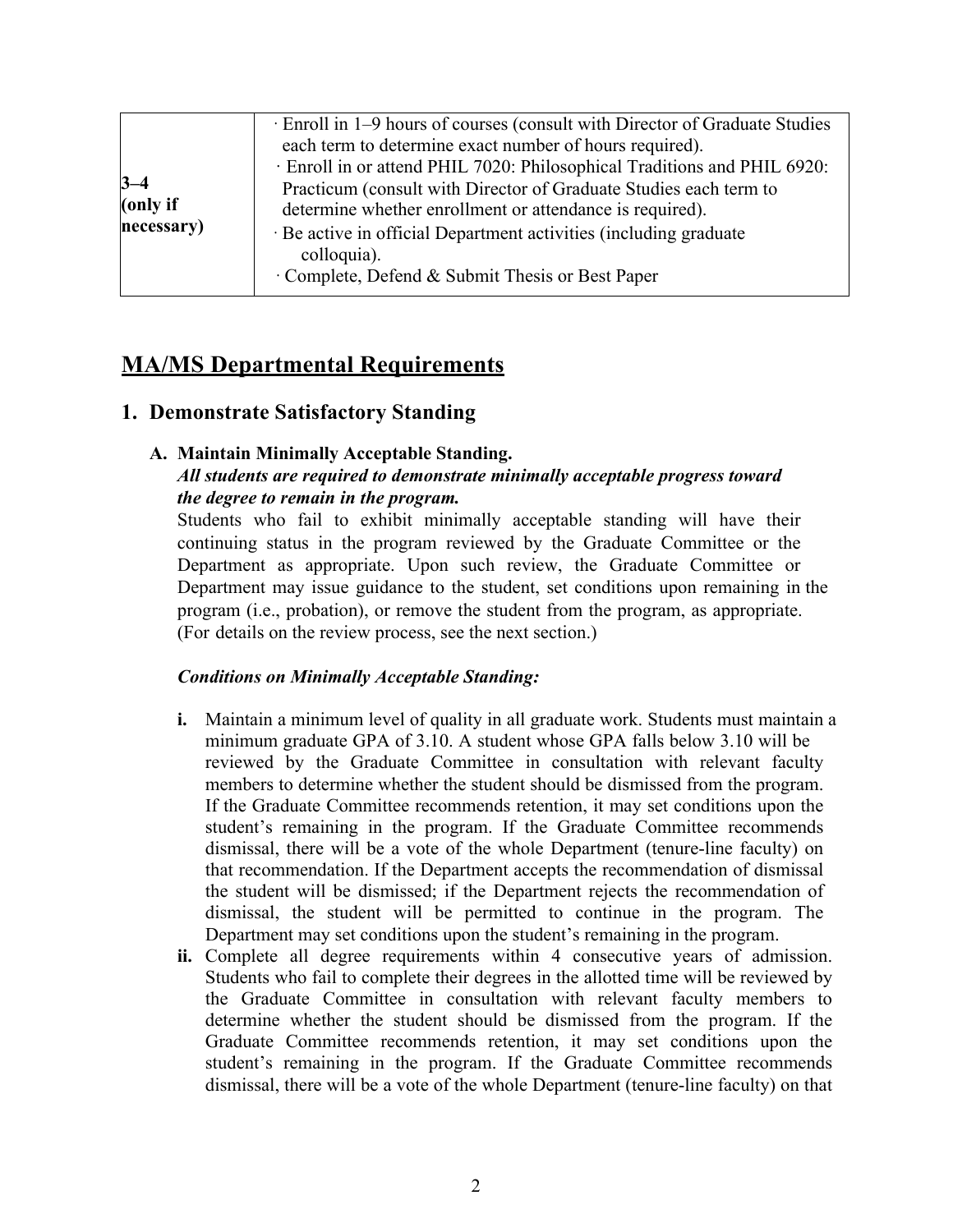recommendation. If the Department accepts the recommendation of dismissal the student will be dismissed; if the Department rejects the recommendation of dismissal, the student will be permitted to continue in the program. The Department may set conditions upon the student's remaining in the program.

#### **B. Maintain Funding Eligible Standing.**

## *Funding Eligible standing is normally required for initial eligibility for funding and for the presumption of continued funding.*

At the time of being offered admission to the graduate program, students are issued a letter that states for how long and at what level the department proposes to fund the student's studies, based on long-term departmental budgetary planning at the time the offer of admission is made. However, all student funding as outlined in such letters is contingent on the availability of funding: in case of unexpected fiscal shortfall, funding may not be available and the department shall not be obligated to fund students under such circumstances. The purpose of the "Funding Eligible Progress" or "Funding Eligible Standing" designation is to indicate to unfunded students that they are eligible to receive funding and to indicate to funded students that (in normal circumstances) they have the presumption of continuing funding (upon the availability of funds as described above). Failure to retain Funding Eligible standing is, therefore, a loss of this presumption (and not necessarily the loss of continuing funding).

A student who fails to meet the conditions set out below shall have their "Funding Eligible" status reviewed by the Graduate Committee, upon which the Graduate Committee may issue guidance to the student, set conditions upon remaining in Funding Eligible standing (i.e., probation), or remove Funding Eligible standing, as appropriate.

### *Conditions on Funding Eligible Standing:*

- **i. In the first two years, complete at least 9 graduate level credit hours of coursework or research taught by graduate faculty each semester.** Typically, three 6000-7000 level courses and/or seminars, or thesis hours.
	- **a.** In the first two years, funded students are required to register for 12 credit hours each semester, including 3 credit hours of PHIL 6920: Practicum and/or PHIL 7020: Philosophical Traditions (see vi. and vii.), and 9 credit hours of other coursework or thesis hours taught.
	- **b.** Any student whose studies extend past a second year, and who does not take an official leave of absence, must enroll for at least one credit hour each semester in order to maintain continuing status as a student. Typically, such students will also be required to enroll in PHIL 6920 and/or PHIL 7020, but that requirement may be waived with approval from the department's Director of Graduate studies. Students whose studies extend past a second year should consult with the Director of Graduate Studies to determine the exact number of credit hours and list of courses for which they should enroll.

#### **ii. Maintain a high level of quality in all graduate work.**

**a.** Students who receive a B- or below in a philosophy graduate course will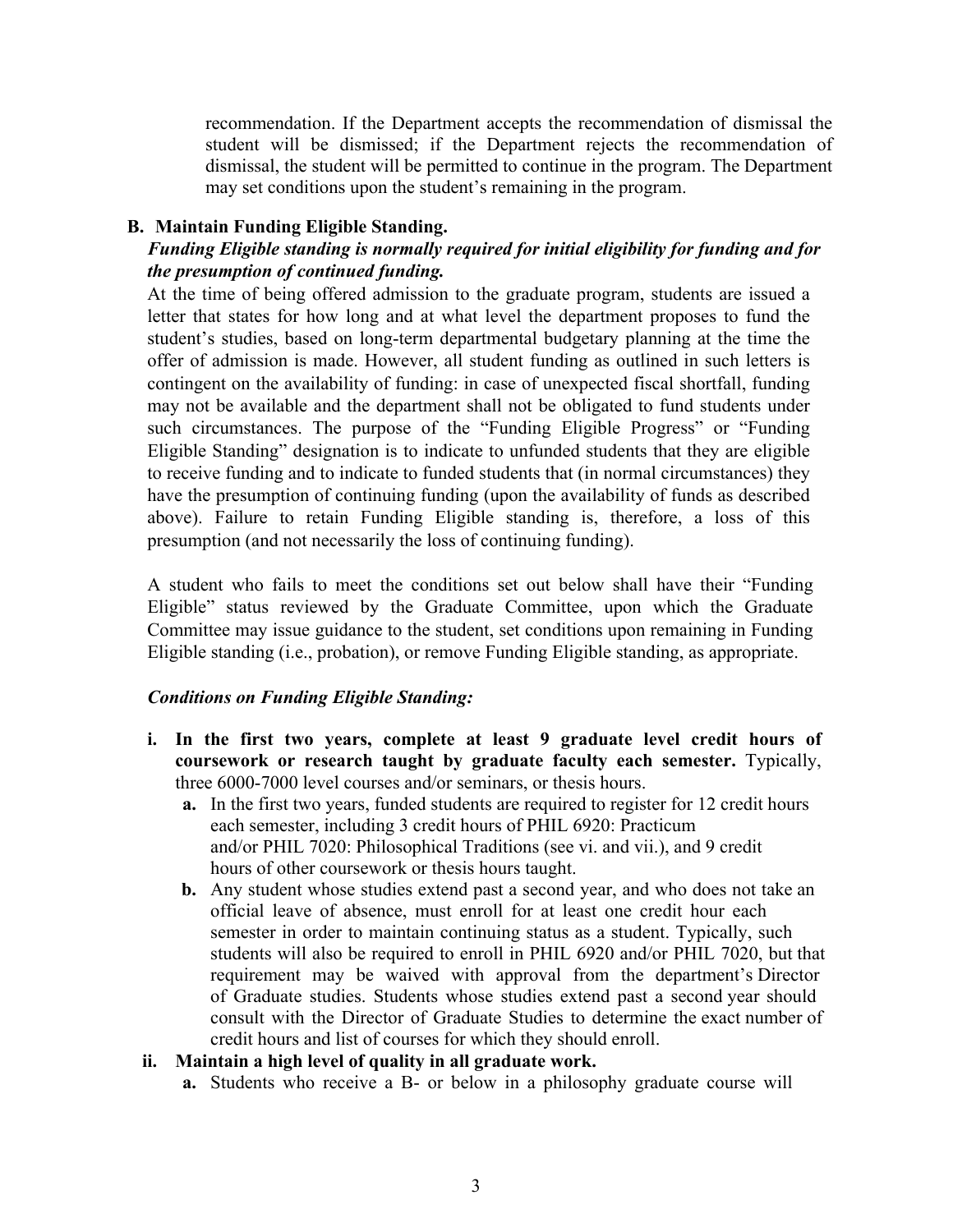have their Funding Eligible standing status reviewed by the Graduate Committee within one semester.

- **b.** Students shall not have excessive incompletes. (No more than two).
- **c.** Note that students who fall below a 3.0 will have their funding automatically cut by the Graduate School, as per Graduate School regulations. (See also the "Minimally Acceptable Standing" requirement above).
- **iii. Form a Supervisory Committee.** Comply with the Graduate School requirement for formation of the committee:
	- **a.** Before the end of the 2nd semester of graduate study for Master's students.
	- **b.** Supervisory committees for Master's students must consist of three faculty members, the majority of whom must be tenure-line faculty in the Philosophy Department. An outside committee member is permitted but not required. See: http://gradschool.utah.edu/graduate-catalog/degree-requirements/ Faculty members may at any time withdraw from the committee, and shall notify the student that they are doing so. Likewise, a student may remove a faculty member from the committee, but must notify the chair of the Supervisory committee and the faculty member(s) being removed.
- **iv. Receive approval of a written thesis proposal.** Approval must be granted by the student's Supervisory Committee. The length of the proposal is at the discretion of the chair of the Supervisory Committee who will put a letter indicating approval in the student's file. The letter must be submitted by the end of the first month of the third semester. There is no oral defense of the proposal.
- **v. Attendance at Department Colloquia.**
	- **a.** Funded students enroll in PHIL 7020: Phil Traditions. Each semester this course awards credit for attendance at Departmental colloquia. This requirement may be waived with approval from the department's Director of Graduate Studies.
	- **b.** Non-funded students are normally expected to attend colloquia as well.
- **vi. Funded students who currently teach or are TAs shall be required to enroll in PHIL 6920: Teaching Practicum for 1 credit each semester.** When taking 6920, students should only enroll in 2 credits of 7020. This requirement may be waived with approval from the department's Director of Graduate Studies.
- **vii. Complete the Proseminar (PHIL 7010).** All students entering the program must take PHIL 7010, the Proseminar, twice: once during their first Fall semester and once during their second Fall semester.
- **viii. Teaching Assistants should maintain a sufficient level of quality in teaching.**

\*Summer teaching assignments are made at the discretion of the Director of Graduate Studies. Funding Eligible status will be considered when making these assignments.

## **2. Fulfill Proseminar Requirement**

All students entering the program must take PHIL 7010, the Proseminar, twice: once during their first Fall semester and once during their second Fall semester.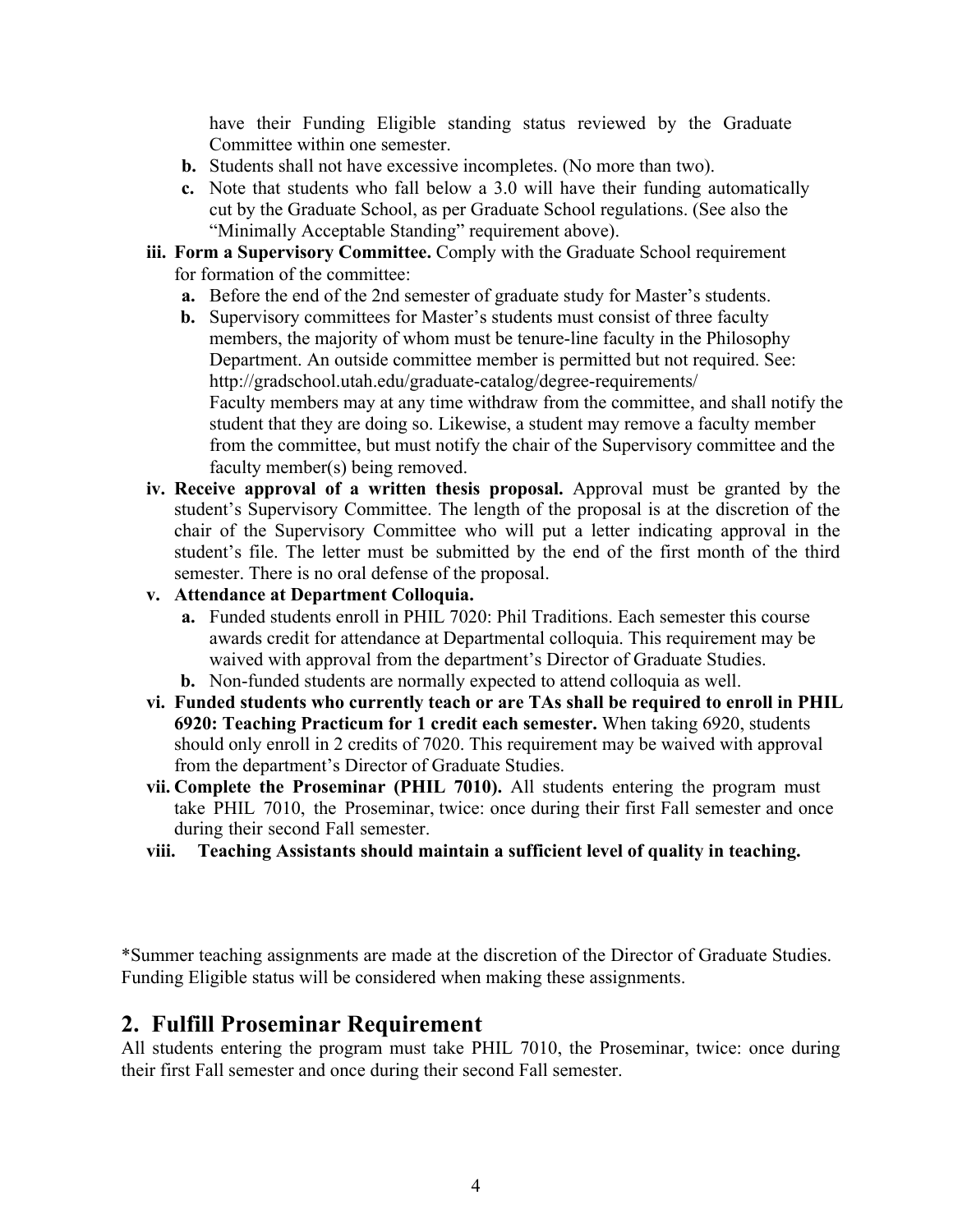## **3. Complete Approved Program of Study**

After completion of coursework students must consult with the Director of Graduate Studies to ensure that they have completed their course requirements. To complete the degree, Master's Students are required to take a minimum of 7 graduate Philosophy courses total, including 3 Seminars, two of which must be the Proseminar (PHIL 6920 and PHIL 7020 do not count toward this minimum number of 7 graduate Philosophy courses). Altogether, Thesis Master's students must complete 24 credit hours of coursework and 6 credit hours of Thesis Research, and Non-thesis Master's students must complete 30 credit hours of coursework.

Also, all entering students must demonstrate undergraduate capability in logic. Entering students should have a grade of a B or better in an undergraduate deductive logic class that covered proof theory for propositional and predicate calculus. (Any student lacking an undergraduate background in logic will be required to take our undergraduate deductive logic course, PHIL 3200, for graduate credit.) Each student must then meet the graduate formal methods course requirements by passing PHIL 6200 or another graduate level course with formal content with a grade of a B or better. Eligible courses include 6000 level courses in Decision Theory, Game Theory, Probability Theory and so on.

## **4. Fulfill the Seminar Requirement**

Each Master's degree student must complete at least three Philosophy seminars at the 7000 level as part of their course of study, including PHIL 7010 (see 2 above). Students may substitute 6000-level courses for 7000-level courses only upon the recommendation of the student's Supervisory Committee and the approval of the Graduate Committee. *Note: 6910: Individual Research, and 6970: MA/MS Thesis Research will not fulfill the Seminar Requirement.*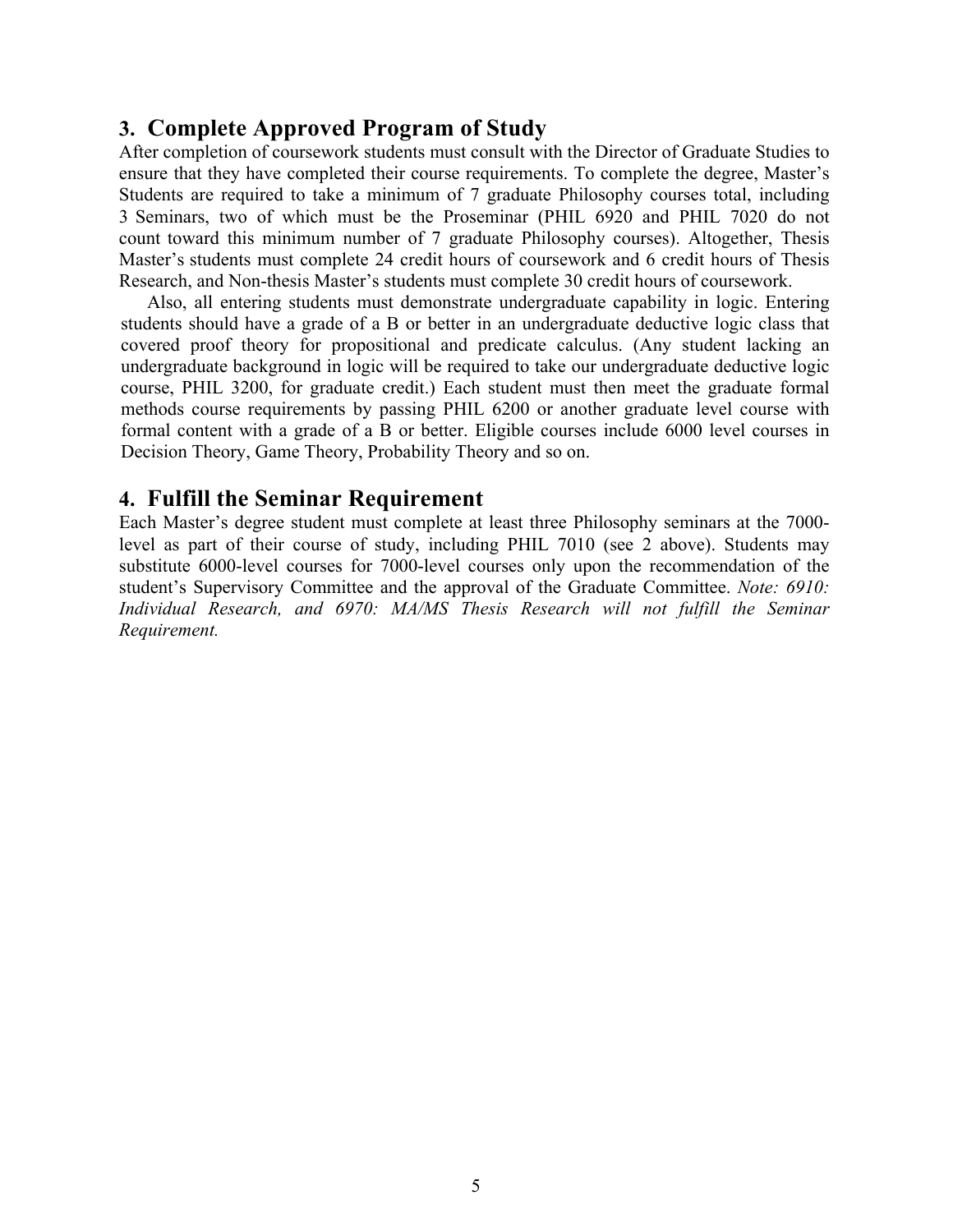# **5. Meet the Language Requirement (for MA students only)**

The MS degree has no language requirement, but the MA degree requires standard proficiency in one approved foreign language. French and German are approved languages for Philosophy; the Supervisory Committee may approve another for a particular student if the language is relevant to his/her research. Standard proficiency may be established by (1) showing that one is a native speaker of the language, or (2) by registering for and passing a standardized MLA examination (administered through the University Testing Center) with a score of 67 or better, or (3) by passing a second semester language class with a grade of a B. Where the requirement is satisfied by coursework, the student must obtain a certification form, in person, from the Academic Advisor in the Department of Languages and Literature, within five years of completing the course used to satisfy the requirement. Currently, obtaining the certification is the personal responsibility of the student, and it cannot be obtained for the student by the staff of the Department of Philosophy.

# **6. Final Project – For Thesis or Non-Thesis (best paper)**

The MS or MA thesis option requires an oral defense of the thesis. The examination should be scheduled only when the thesis is essentially completed and the student's thesis advisor has agreed that the thesis is ready to be defended. The Supervisory Committee schedules and announces a public oral examination at which the candidate must defend the thesis. The length and content of the oral examination are determined by the thesis Supervisory Committee. All members of the Committee must participate in the oral defense. The Department requires that the thesis advisor and the other members of the committee must receive a copy of the thesis at least four weeks before the final oral examination. After the oral presentation, a question and answer period must be allowed. At the conclusion of the public participation, the committee may excuse the public and conduct further questioning on the thesis and related topics.

The "Best Paper" (i.e. final project) for the non-thesis Master's degree must be a paper that is written at the University of Utah, for one of our tenure-line faculty (or, with approval from the Graduate Committee, distinguished visiting faculty who have tenure-line appointments at their home university), and ideally the paper should have received an "A" for a graduate seminar. The best paper will be reviewed by the student's Supervisory Committee. Students MUST be registered for at least 1 credit when completing their thesis or best paper (final project). See:

http://gradschool.utah.edu/graduate-catalog/registration/

## **MA/MS Department and Graduate School Required Paperwork**

Forms & deadlines are available online or from the Philosophy Department Academic Coordinator. (http://philosophy.utah.edu/people/staff-admin.php)

- · Request for Supervisory Committee
- · Master's Program of Study
- · Language Certification (for MA only)
- · Application for Graduate Degree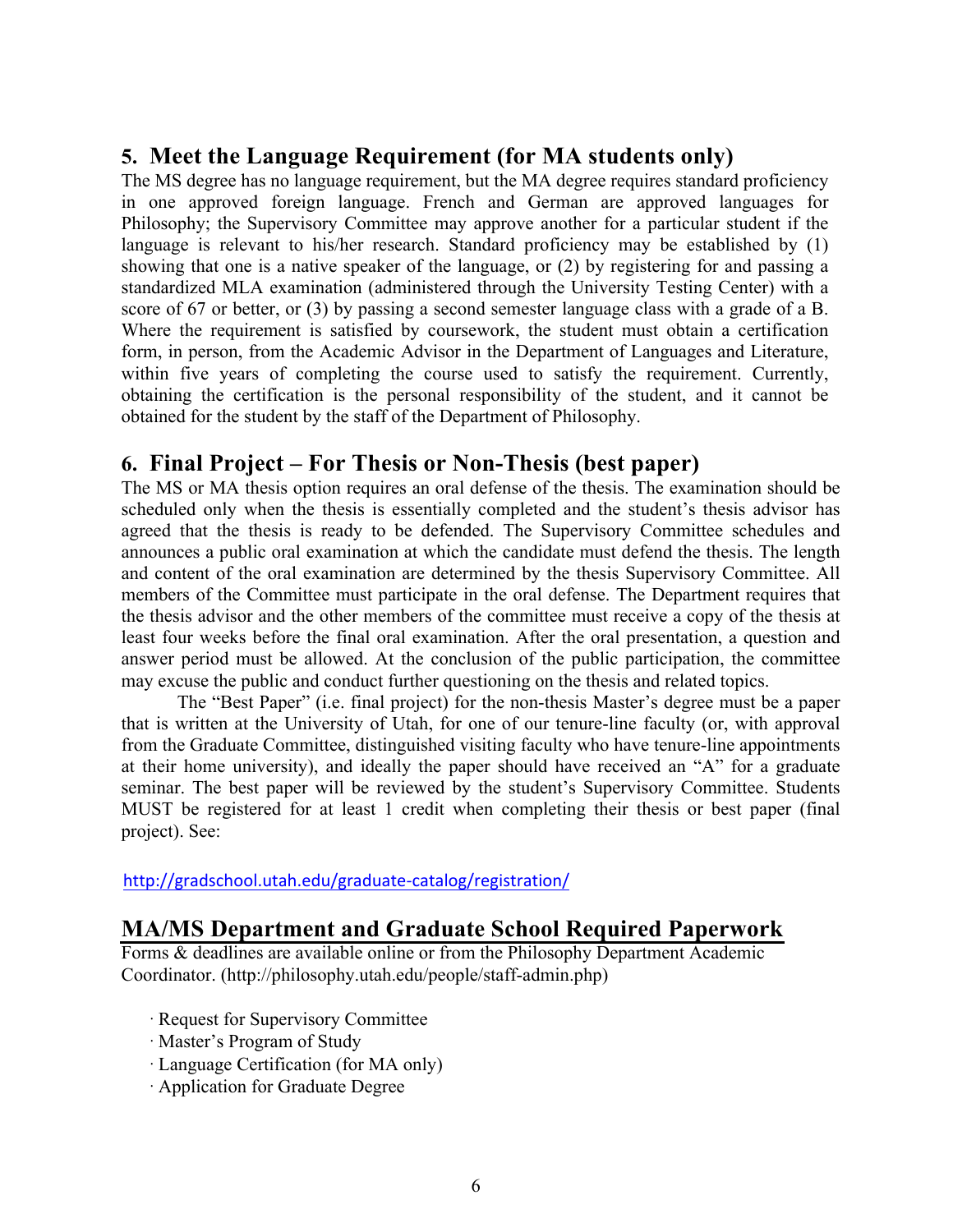- · Report of Final Project for the Master's Degree (non-thesis seeking only)
- · Supervisory Committee Approval of a Thesis (for thesis seeking only)
- · Final Reading Approval (for thesis seeking only)

Students are responsible for filing these forms with the Academic Coordinator in a timely manner. All forms must be sent to the Graduate School directly from the Philosophy Department. Please submit your forms to the Academic Coordinator no later than 1 week before they are due to the Graduate School. A calendar of Graduate School deadlines can be found at: http://www.gradschool.utah.edu/students/masters\_calendar.php.

Students can track their progress online through the Graduate Tracking System (GTS). It is the student's responsibility to make sure the information online is accurate. See the website for access instructions:

http://gradschool.utah.edu/current-students/electronic-graduate-record-file-tutorial/

# **Transfer Credit, Non-Matriculated or Undergraduate Hours, and Departmental Course Waivers**

To complete the degree, students meet three different types of requirements: 1) specific credit hours of coursework, 2) total numbers of courses, and 3) coursework in specific fields, as described in the preceding sections of this handbook. In addition to fulfilling these requirements through taking coursework as a matriculated (i.e. degree-seeking) graduate student at the University of Utah, the following options are available:

### **Transfer Credit**

Students may petition to have graduate-level credit hours completed at another institution, up to a maximum of 6 hours, applied towards the graduate degree, but only if they were completed with a letter grade of B or higher, were not used to obtain another degree, and were taken within certain time limits as specified by the Graduate School. To petition, students must obtain approval from the Graduate Committee, and the department's Academic Coordinator will then send the petition to the Graduate School. For more details, see:

http://gradschool.utah.edu/graduate-catalog/grading-and-credit-policies/

Students whose petitions are successful will have the credit hours/courses counted toward the required hours of coursework/numbers of courses, but will not automatically have those credit hours/courses counted toward fulfilling specific field requirements. For the latter, students must submit a separate petition to the department's Graduate Committee (described below).

#### **Non-Matriculated or Undergraduate Hours**

Those who have taken graduate courses at the University of Utah as a non-matriculated (i.e. non-degree-seeking) student may petition to have those courses, up to a maximum of 9 hours,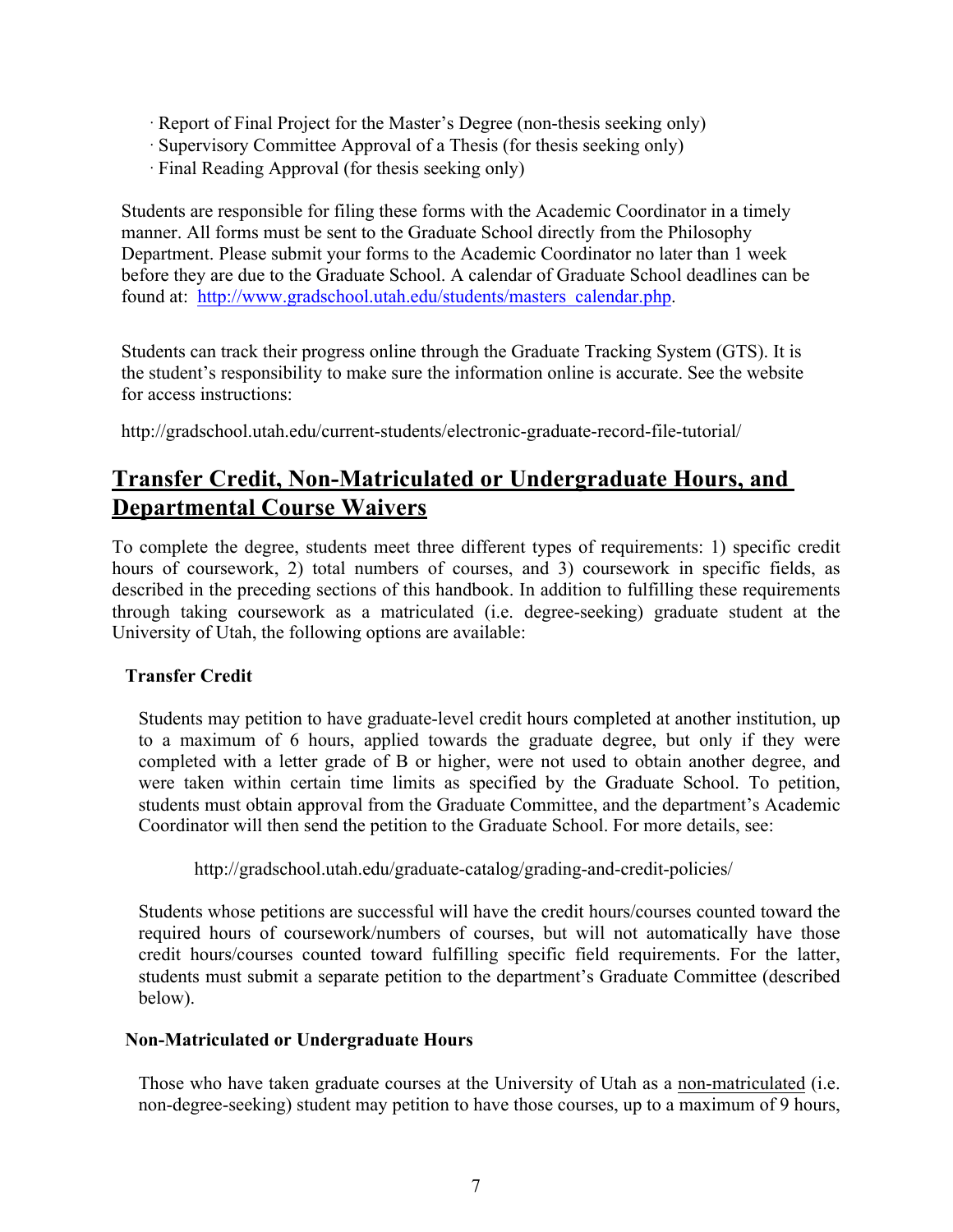applied towards the graduate degree. Those who have taken graduate courses at the University of Utah as a matriculated (i.e. degree-seeking) undergraduate student may petition to have those courses, up to a maximum of 6 hours or 2 courses, applied towards the graduate degree, but only if those courses were not used to earn an undergraduate degree. To petition, students must complete a form obtained from the department's Academic Coordinator, who will then send it to the Graduate School. For more details, see:

http://gradschool.utah.edu/graduate-catalog/grading-and-credit-policies/

Students whose petitions are successful will have the credit hours/courses counted toward the required hours of coursework/numbers of courses, but will not automatically have those credit hours/courses counted toward fulfilling specific field requirements. For the latter, students must submit a separate petition to the department's Graduate Committee (described below).

#### **Departmental Course Waivers**

Students who have taken graduate courses either at the University of Utah or other institutions prior to matriculating in the department's graduate program may petition the Graduate Committee to have those courses counted toward the total number of required courses and coursework field requirements. In order to be eligible for consideration, the course(s) used as the basis for the petition must have been completed with a letter grade of B+ or higher (except for courses in formal methods, for which a B is the required minimum).

To petition, students must submit to the Graduate Committee a syllabus and sample of coursework for each course used as the basis for the petition. The Graduate Committee may elect to count the course(s) toward both the coursework field requirements and toward the total number of courses required, or toward only the total number of courses required but not the coursework field requirements.

Generally, the Graduate Committee will grant such course waivers only when there is a compelling need for the student to have coursework waived (e.g. when lack of a waiver would have a significantly adverse impact on a student's ability to progress toward the degree in a timely fashion, such as when a required course is not offered for several semesters). The mere fact that the student has previously taken a graduate-level course similar to one offered by the department will not usually justify granting of a course waiver.

#### **Transfer from Master's to Doctoral Program**

Students who applied for and were admitted to the Master's program may request a transfer from the Master's program to the Doctoral program. Such requests are evaluated by the Graduate Committee. Students must demonstrate that they are capable of completing PhD level work. Their Master's work to date must be exemplary and they must not have any incompletes on their record. Students must turn in a request form along with the following materials to the Department by January 15.

- · Copy of GRE scores
- · Unofficial Transcript
- · 3 Letters of Recommendation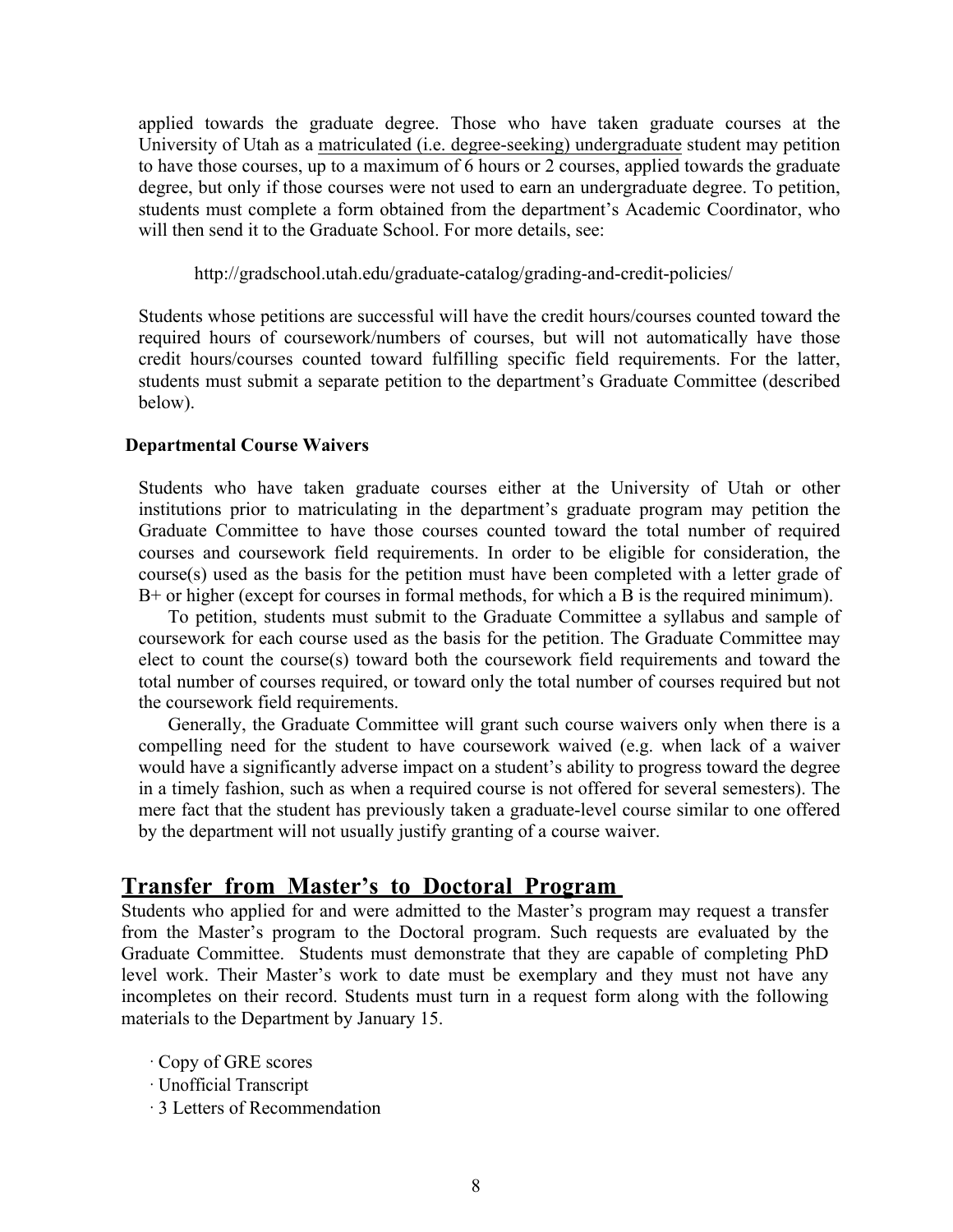- · Statement of Purpose
- · Writing Sample

Normally such students who are granted a transfer in this manner will be expected to finish their Master's degree. Such transfers are not pro-forma and an application for a transfer should be viewed as equivalent to an application to the PhD program.

Some students who apply for the PhD program may be admitted as Master's students. Some of these students will be eligible for automatic transfer to the PhD program after 2 years, without going through the application procedures described above, if they have maintained funding eligible status and have completed most of the required coursework for the PhD. Students will be notified at the time of being offered admission to the program whether they are eligible for such an automatic transfer. Such students will not be expected to finish the Master's degree.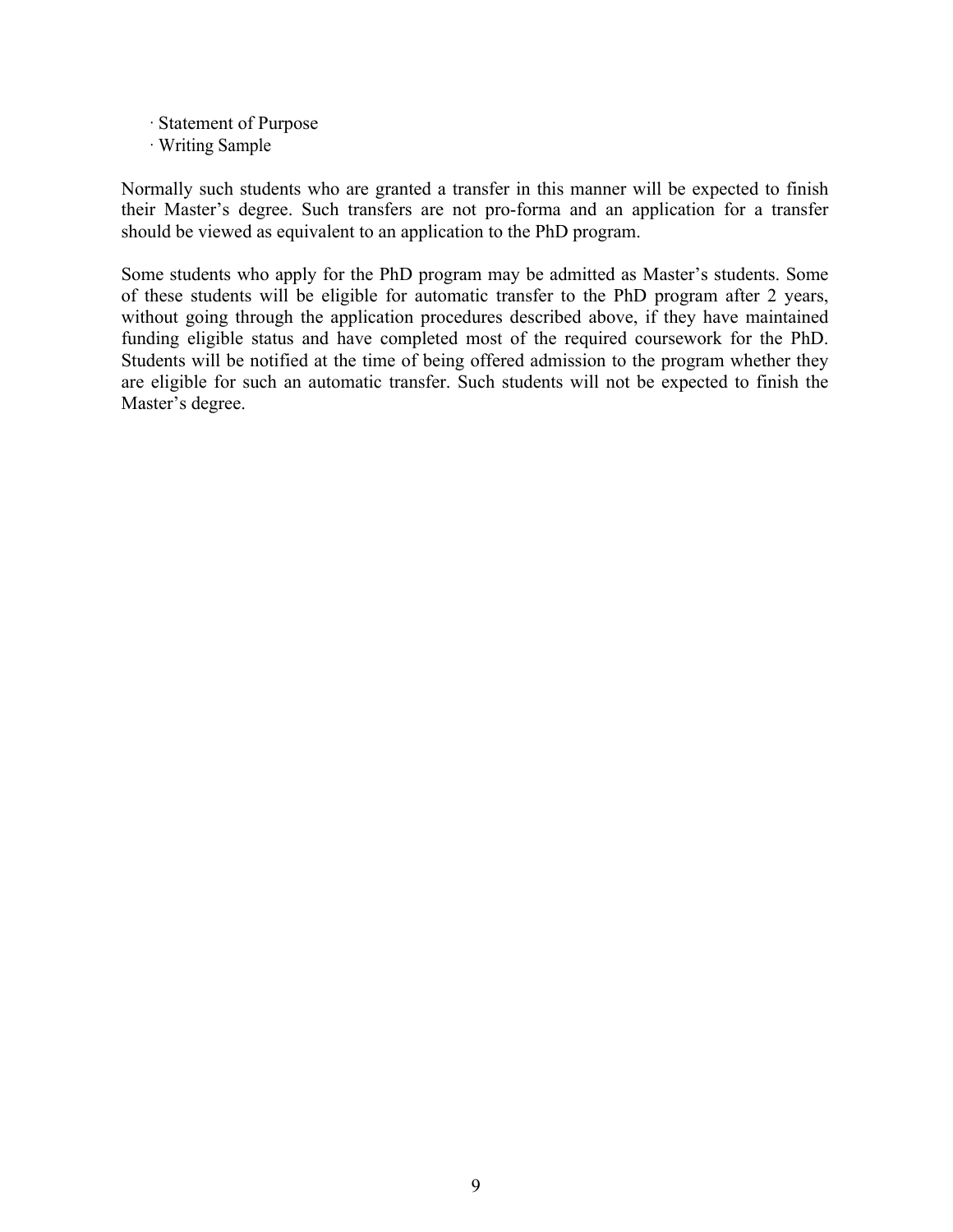# **Doctoral Degree Program**

The PhD program in Philosophy at the University of Utah provides students with the opportunity to study philosophy on an advanced level, prepares students to engage in independent research in philosophy, and equips them to teach philosophy at the university level.

In addition to the Departmental Requirements, please read the University requirements for the PhD degree, which are listed on the Graduate School's website at: http://gradschool.utah.edu/graduate-catalog/degree-requirements/

## **PhD Model Timeline for students entering the PhD program from another university, without a Master's degree, or with a Master's degree from a discipline other than philosophy**

| Year of                 |                                                                                                                                                                                                                                                                                                                                                                                                                                                                                                                     |  |  |  |
|-------------------------|---------------------------------------------------------------------------------------------------------------------------------------------------------------------------------------------------------------------------------------------------------------------------------------------------------------------------------------------------------------------------------------------------------------------------------------------------------------------------------------------------------------------|--|--|--|
| Graduate                | <b>Conditions for remaining in Funding Eligible Standing</b>                                                                                                                                                                                                                                                                                                                                                                                                                                                        |  |  |  |
| <b>Study</b>            |                                                                                                                                                                                                                                                                                                                                                                                                                                                                                                                     |  |  |  |
| $\mathbf{1}$            | · Enroll in at least 9 hours of courses each semester.<br>Enroll in PHIL 7020: Philosophical Traditions and PHIL 6920: Practicum.<br>Complete PHIL 7010: Proseminar.<br>· Maintain a high level of quality in all graduate work.<br>Active in classroom and in official Department activities (including graduate<br>colloquia).                                                                                                                                                                                    |  |  |  |
| $\overline{2}$          | · Enroll in at least 9 hours of courses each semester.<br>· Enroll in PHIL 7020: Philosophical Traditions and PHIL 6920: Practicum.<br>· Complete PHIL 7010: Proseminar a second time.<br>Complete all coursework field requirements.<br>· Maintain a high level of quality in all graduate work.<br>Active in classroom and in official Department activities (including graduate<br>colloquia).<br>· Doctoral students should form a Supervisory Committee at the beginning of their 3 <sup>rd</sup><br>semester. |  |  |  |
| 3                       | · Enroll in at least 9 hours of courses each semester.<br>· Enroll in PHIL 7020: Philosophical Traditions and PHIL 6920: Practicum.<br>Successfully defend comprehensive exam paper by the end of the fall (5th) semester.<br>Successfully defend dissertation prospectus by the end of the spring (6th) semester.                                                                                                                                                                                                  |  |  |  |
| $\overline{\mathbf{4}}$ | Enroll in at least 9 hours of courses each semester.<br>· Enroll in PHIL 7020: Philosophical Traditions and PHIL 6920: Practicum.<br>Progress toward minimum of 14 hours of thesis research (PHIL 7970).<br>· Dissertation in progress.                                                                                                                                                                                                                                                                             |  |  |  |
| 5                       | Enroll in at least 9 hours of courses each semester.<br>· Enroll in PHIL 7020: Philosophical Traditions and PHIL 6920: Practicum.                                                                                                                                                                                                                                                                                                                                                                                   |  |  |  |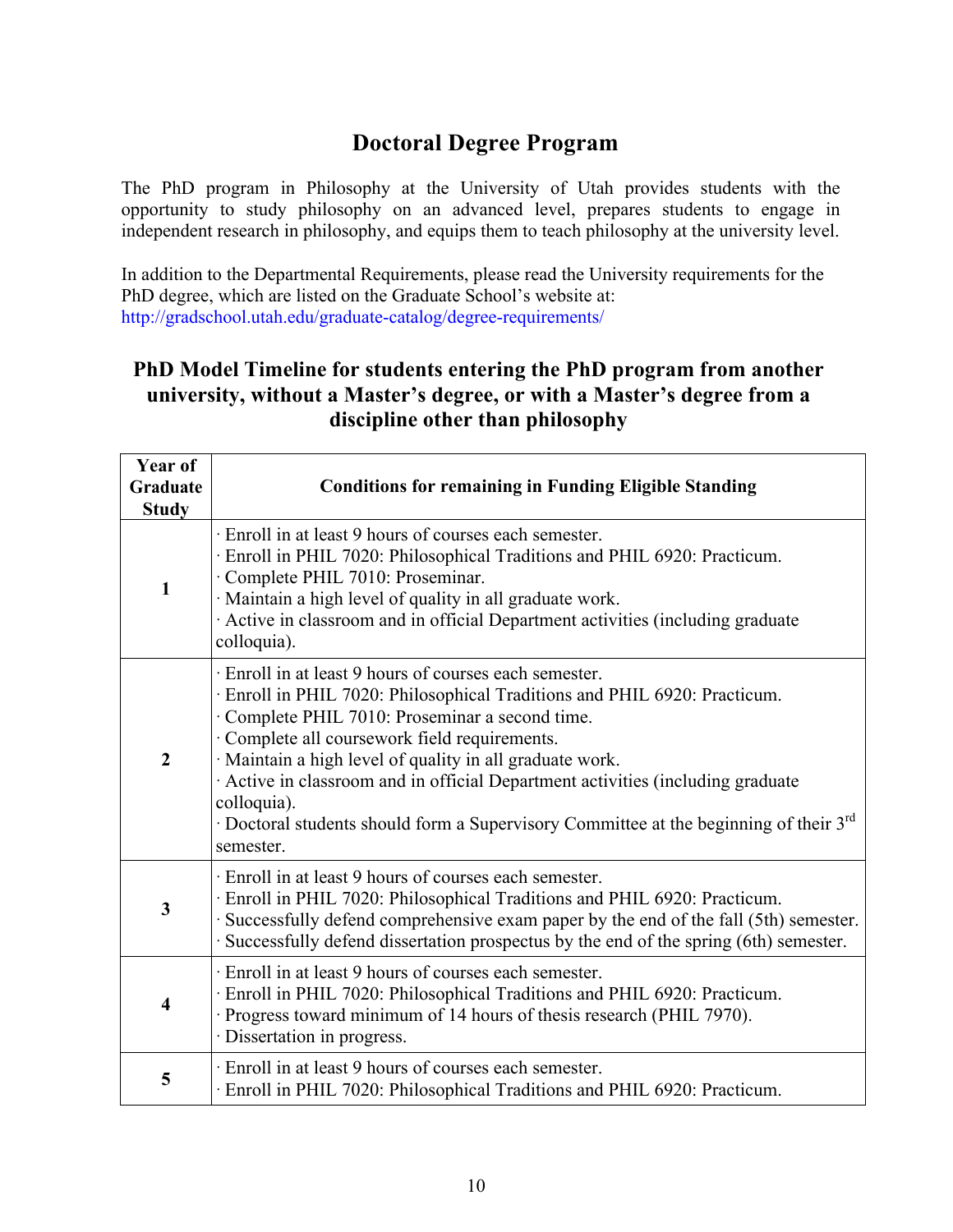|                 | · Progress toward minimum of 14 hours of thesis research (PHIL 7970).<br>· Dissertation in progress.<br>(Preferably:) Successfully defend dissertation by the end of the year (10th semester).                                                                                                                                                                                                                                                                                 |  |  |
|-----------------|--------------------------------------------------------------------------------------------------------------------------------------------------------------------------------------------------------------------------------------------------------------------------------------------------------------------------------------------------------------------------------------------------------------------------------------------------------------------------------|--|--|
| If<br>Necessary | Enroll in 1–9 hours of courses (consult with Director of Graduate Studies each term<br>to determine exact number of hours required).<br>· Enroll in or attend PHIL 7020: Philosophical Traditions and PHIL 6920: Practicum<br>(consult with Director of Graduate Studies each term to determine whether<br>enrollment or attendance is required).<br>· Progress toward minimum of 14 hours of thesis research (PHIL 7970).<br>· Good progress towards dissertation completion. |  |  |

# **PhD Model Timeline for students entering the PhD program with a Master's degree in philosophy from an institution other than the University of Utah**

| Year of        |                                                                                                                                                                                                                                                                                                                                                                                                                                                                                                                                                                                                                                                                                      |  |  |  |  |
|----------------|--------------------------------------------------------------------------------------------------------------------------------------------------------------------------------------------------------------------------------------------------------------------------------------------------------------------------------------------------------------------------------------------------------------------------------------------------------------------------------------------------------------------------------------------------------------------------------------------------------------------------------------------------------------------------------------|--|--|--|--|
| Graduate       | <b>Conditions for remaining in Funding Eligible Standing</b>                                                                                                                                                                                                                                                                                                                                                                                                                                                                                                                                                                                                                         |  |  |  |  |
| <b>Study</b>   |                                                                                                                                                                                                                                                                                                                                                                                                                                                                                                                                                                                                                                                                                      |  |  |  |  |
| $\mathbf{1}$   | · Enroll in at least 9 hours of courses each semester.<br>· Enroll in PHIL 7020: Philosophical Traditions and PHIL 6920: Practicum.<br>· Complete PHIL 7010: Proseminar.<br>· Maintain a high level of quality in all graduate work.<br>Active in classroom and in official Department activities (including graduate<br>colloquia).                                                                                                                                                                                                                                                                                                                                                 |  |  |  |  |
| $\overline{2}$ | Enroll in at least 9 hours of courses each semester.<br>Enroll in PHIL 7020: Philosophical Traditions and PHIL 6920: Practicum.<br>Complete PHIL 7010: Proseminar a second time.<br>Complete all coursework field requirements.<br>· Maintain a high level of quality in all graduate work.<br>Active in classroom and in official Department activities (including graduate<br>colloquia).<br>· Doctoral students should form a Supervisory Committee at the beginning of their 3rd<br>semester.<br>· Successfully defend comprehensive exam paper by the end of the fall (3rd) semester.<br>· Successfully defend dissertation prospectus by the end of the spring (4th) semester. |  |  |  |  |
| 3              | · Enroll in at least 9 hours of courses each semester.<br>Enroll in PHIL 7020: Philosophical Traditions and PHIL 6920: Practicum.<br>· Progress toward minimum of 14 hours of thesis research (PHIL 7970).<br>· Dissertation in progress.                                                                                                                                                                                                                                                                                                                                                                                                                                            |  |  |  |  |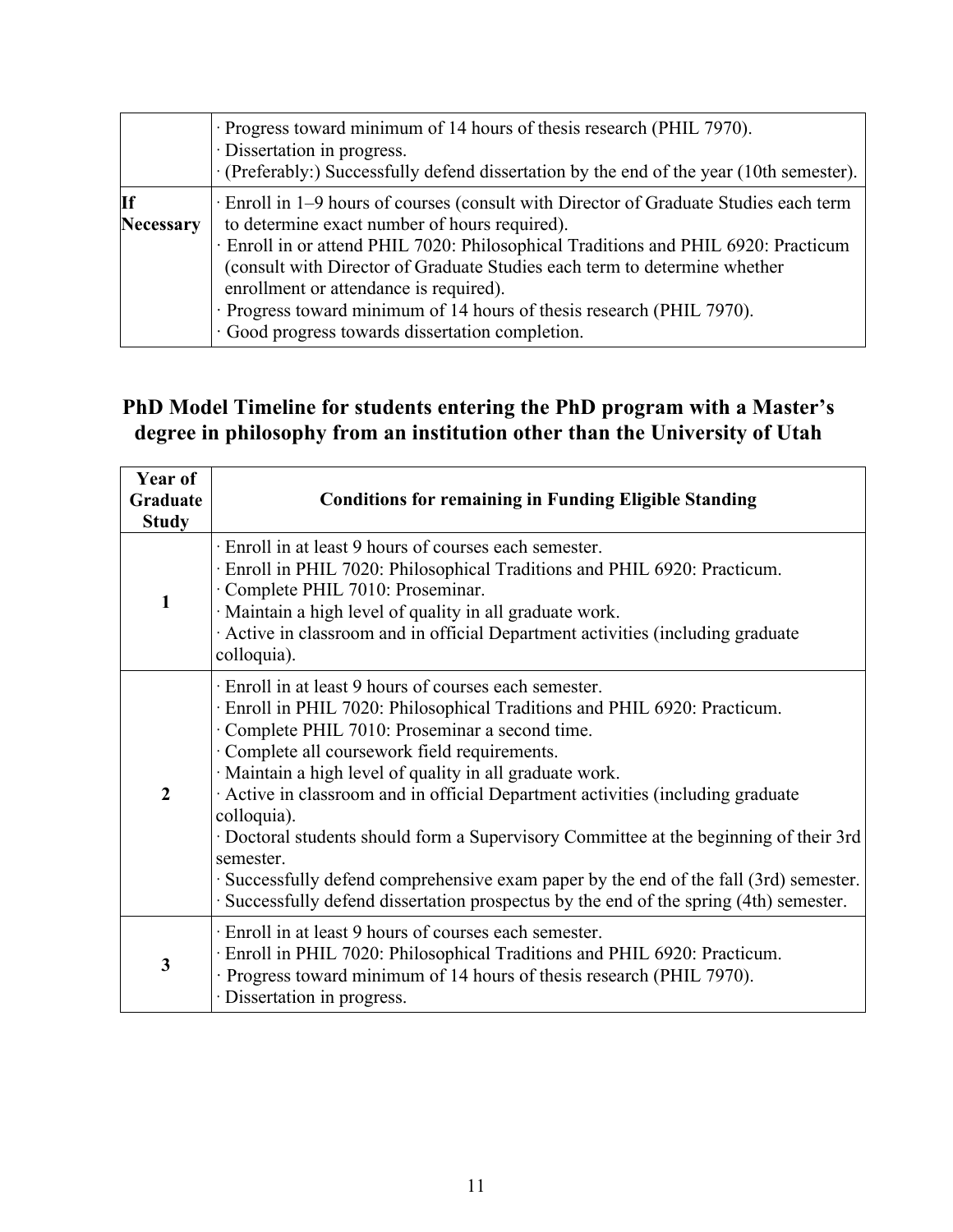| $\overline{\mathbf{4}}$ | Enroll in at least 9 hours of courses each semester.<br>· Enroll in PHIL 7020: Philosophical Traditions and PHIL 6920: Practicum.<br>· Progress toward minimum of 14 hours of thesis research (PHIL 7970).<br>· Dissertation in progress.<br>· (Preferably:) Successfully defend dissertation by the end of the year (8th semester).                                                                                                                                           |
|-------------------------|--------------------------------------------------------------------------------------------------------------------------------------------------------------------------------------------------------------------------------------------------------------------------------------------------------------------------------------------------------------------------------------------------------------------------------------------------------------------------------|
| If<br><b>Necessary</b>  | Enroll in 1–9 hours of courses (consult with Director of Graduate Studies each term<br>to determine exact number of hours required).<br>· Enroll in or attend PHIL 7020: Philosophical Traditions and PHIL 6920: Practicum<br>(consult with Director of Graduate Studies each term to determine whether<br>enrollment or attendance is required).<br>· Progress toward minimum of 14 hours of thesis research (PHIL 7970).<br>· Good progress towards dissertation completion. |

# **PhD Model Timeline for students entering the PhD program from the Master's degree program at the University of Utah**

| Year of<br>Graduate<br><b>Study</b> | <b>Conditions for remaining in Funding Eligible Standing</b>                                                                                                                                                                                                                                                                                                                                                                                                                   |
|-------------------------------------|--------------------------------------------------------------------------------------------------------------------------------------------------------------------------------------------------------------------------------------------------------------------------------------------------------------------------------------------------------------------------------------------------------------------------------------------------------------------------------|
| $\mathbf{1}$                        | Enroll in at least 9 hours of courses each semester.<br>· Maintain a high level of quality in all graduate work.<br>Active in classroom and in official Department activities (including graduate<br>colloquia).<br>Enroll in PHIL 7020: Philosophical Traditions and PHIL 6920: Practicum.<br>· Successfully defend comprehensive exam paper by the end of the fall (1st) semester.<br>· Successfully defend dissertation prospectus by the end of the spring (2nd) semester. |
| $\overline{2}$                      | Enroll in at least 9 hours of courses each semester.<br>Enroll in PHIL 7020: Philosophical Traditions and PHIL 6920: Practicum.<br>· Progress toward minimum of 14 hours of thesis research (PHIL 7970).<br>· Dissertation in progress.                                                                                                                                                                                                                                        |
| 3                                   | Enroll in at least 9 hours of courses each semester.<br>· Enroll in PHIL 7020: Philosophical Traditions and PHIL 6920: Practicum.<br>· Progress toward minimum of 14 hours of thesis research (PHIL 7970).<br>· Dissertation in progress.<br>· (Preferably:) Successfully defend dissertation by the end of the year (6th semester).                                                                                                                                           |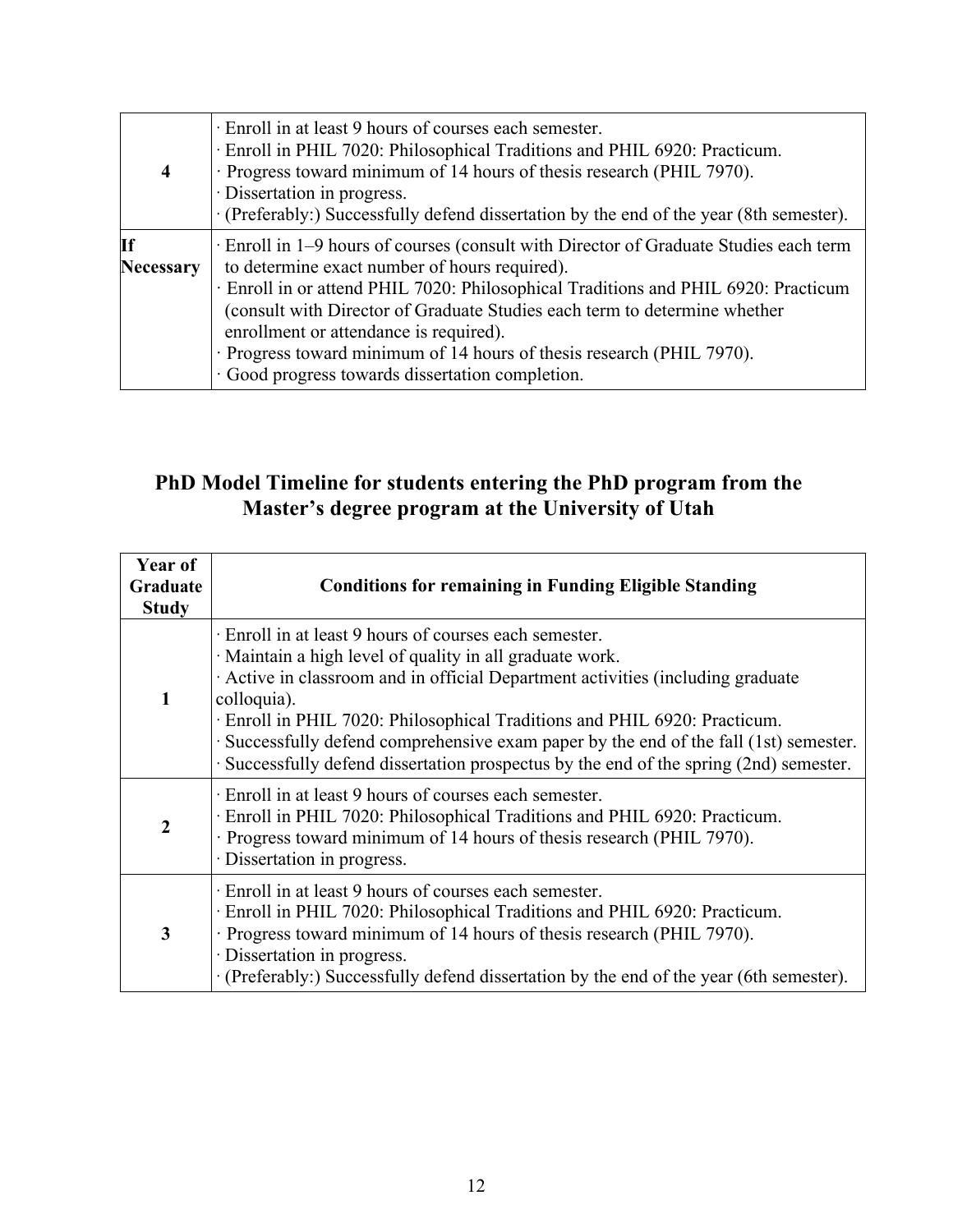| <b>If</b>        | Enroll in 1–9 hours of courses (consult with Director of Graduate Studies each term |  |  |  |
|------------------|-------------------------------------------------------------------------------------|--|--|--|
| <b>Necessary</b> | to determine exact number of hours required).                                       |  |  |  |
|                  | · Enroll in or attend PHIL 7020: Philosophical Traditions and PHIL 6920: Practicum  |  |  |  |
|                  | (consult with Director of Graduate Studies each term to determine whether           |  |  |  |
|                  | enrollment or attendance is required).                                              |  |  |  |
|                  | · Progress toward minimum of 14 hours of thesis research (PHIL 7970).               |  |  |  |
|                  | Good progress towards dissertation completion.                                      |  |  |  |

# **PhD Departmental Requirements**

## **1. Demonstrate Satisfactory Standing**

### A. **Maintain Minimally Acceptable Standing.**

## *All students are required to demonstrate minimally acceptable progress toward the degree to remain in the program.*

Students who fail to exhibit minimally acceptable standing will have their continuing status in the program reviewed by the Graduate Committee or the Department as appropriate. Upon such review, the Graduate Committee or Department may issue guidance to the student, set conditions upon remaining in the program (i.e., probation), or remove the student from the program, as appropriate. (For details on the review process, see the next section.)

## *Conditions on Minimally Acceptable Standing:*

- i. Maintain a minimum level of quality in all graduate work. **Students must maintain a minimum graduate GPA of 3.10**. A student whose GPA falls below 3.10 will be reviewed by the Graduate Committee in consultation with relevant faculty members to determine whether the student should be dismissed from the program. If the Graduate Committee recommends retention, it may set conditions upon the student's remaining in the program. If the Graduate Committee recommends dismissal, there will be a vote of the whole Department (tenure-line faculty) on that recommendation. If the Department accepts the recommendation of dismissal the student will be dismissed; if the Department rejects the recommendation of dismissal, the student will be permitted to continue in the program. The Department may set conditions upon the student's remaining in the program.
- ii. **Complete all degree requirements within 7 years of admission**. Students who fail to complete their degrees in the allotted time will be reviewed by the Graduate Committee in consultation with relevant faculty members to determine whether the student should be dismissed from the program. If the Graduate Committee recommends retention, it may set conditions upon the student's remaining in the program. If the Graduate Committee recommends dismissal, there will be a vote of the whole Department (tenure-line faculty) on that recommendation. If the Department accepts the recommendation of dismissal the student will be dismissed; if the Department rejects the recommendation of dismissal, the student will be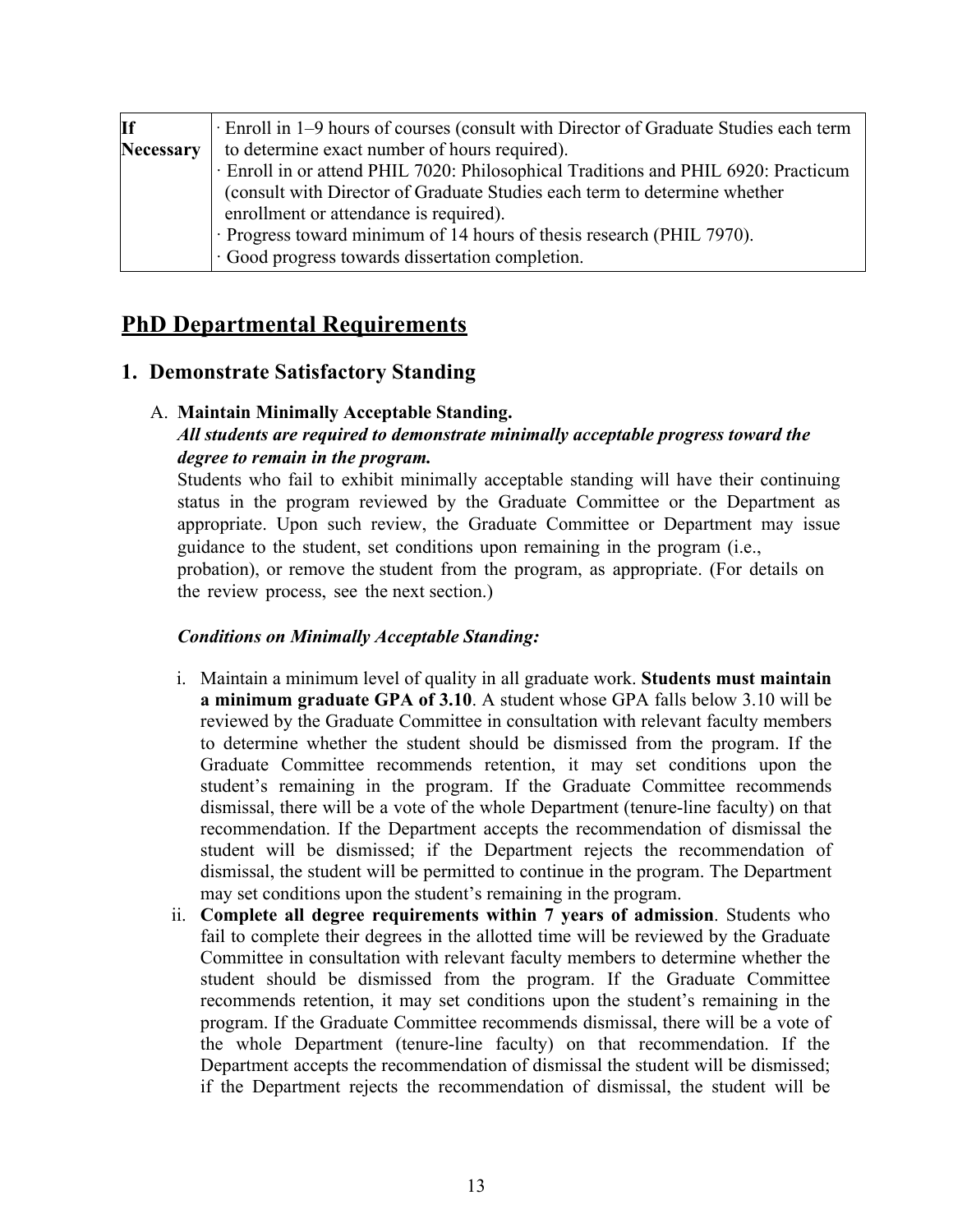permitted to continue in the program. The Department may set conditions upon the student's remaining in the program.

- iii. **Students entering the PhD program from the Master's program in philosophy at the University of Utah must** *successfully defend* **a comprehensive exam paper by the end of their first semester**. For students who complete a master's thesis in the Philosophy department and then transfer into the PhD program, their master's thesis Supervisory Committee shall, in consultation with the Director of Graduate Studies, have the option of allowing or requiring the student to submit a revised version of the thesis for the comprehensive exam paper. Failure to successfully defend the comprehensive exam paper by the end of their first semester in the PhD program will trigger a review by the Graduate Committee (in consultation with relevant faculty members) to determine whether the student should be dismissed from the program. If the Graduate Committee recommends retention, it may set conditions upon the student's remaining in the program (e.g., successful defense during the next semester). If the Graduate Committee recommends dismissal, there will be a vote of the whole Department (tenure-line faculty) on that recommendation. If the Department accepts the recommendation of dismissal the student will be dismissed; if the Department rejects the recommendation of dismissal, the student will be permitted to continue in the program. The Department may set conditions upon the student's remaining in the program (e.g., successful defense during the next semester).
- iv. **Students entering the PhD program with a Master's degree in philosophy from an institution other than the University of Utah must** *successfully defend* **a comprehensive exam paper by the end of their third semester**. Failure to do so will trigger a review by the Graduate Committee (in consultation with relevant faculty members) to determine whether the student should be dismissed from the program. If the Graduate Committee recommends retention, it may set conditions upon the student's remaining in the program (e.g., successful defense during the next semester). If the Graduate Committee recommends dismissal, there will be a vote of the whole Department (tenure-line faculty) on that recommendation. If the Department accepts the recommendation of dismissal the student will be dismissed; if the Department rejects the recommendation of dismissal, the student will be permitted to continue in the program. The Department may set conditions upon the student's remaining in the program (e.g., successful defense during the next semester).
- v. **Students entering the PhD program from another university,** *without* **a Master's degree, or with a Master's degree in a discipline other than philosophy, must** *successfully defend* **a comprehensive exam paper by the end of their fifth semester**. Failure to do so will trigger a review by the Graduate Committee (in consultation with relevant faculty members) to determine whether the student should be dismissed from the program. If the Graduate Committee recommends retention, it may set conditions upon the student's remaining in the program (e.g., successful defense during the next semester). If the Graduate Committee recommends dismissal, there will be a vote of the whole Department (tenure-line faculty) on that recommendation. If the Department accepts the recommendation of dismissal the student will be dismissed; if the Department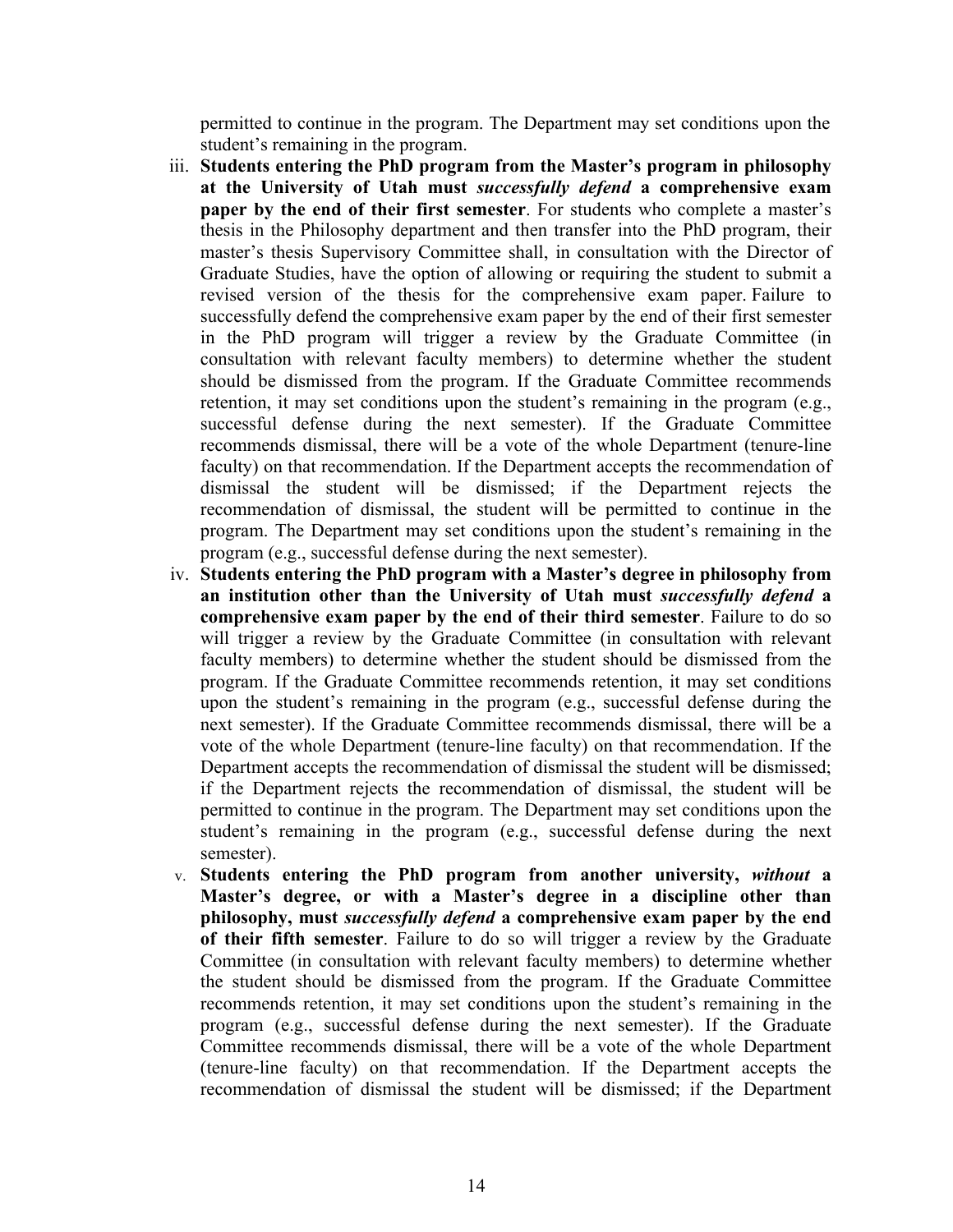rejects the recommendation of dismissal, the student will be permitted to continue in the program. The Department may set conditions upon the student's remaining in the program (e.g., successful defense during the next semester).

#### B. **Maintain Funding Eligible Standing.**

#### *Funding Eligible standing is normally required for initial eligibility for funding and for the presumption of continued funding.*

At the time of being offered admission to the graduate program, students are issued a letter that states for how long and at what level the department proposes to fund the student's studies, based on long-term departmental budgetary planning at the time the offer of admission is made. However, all student funding as outlined in such letters is contingent on the availability of funding: in case of unexpected fiscal shortfall, funding may not be available and the department shall not be obligated to fund students under such circumstances. The purpose of the "Funding Eligible Progress" or "Funding Eligible Standing" designation is to indicate to unfunded students that they are eligible to receive funding and to indicate to funded students that (in normal circumstances) they have the presumption of continuing funding (upon the availability of funds as described above). Failure to retain Funding Eligible standing is, therefore, a loss of this presumption (and not necessarily the loss of continuing funding).

A student who fails to meet the conditions set out below shall have their "Funding Eligible" status reviewed by the Graduate Committee, upon which the Graduate Committee may issue guidance to the student, set conditions upon remaining in Funding Eligible standing (i.e., probation), remove Funding Eligible standing or remove funding, as appropriate.

#### *Conditions on Funding Eligible Standing:*

- i. **Complete requisite level of graduate level credit hours of coursework or research each semester.**
	- 1. For students entering the PhD program with a Master's degree in philosophy from the Master's program at the University of Utah, the requirement **for the first three years** is to complete at least 9 graduate level credit hours of coursework or research each semester. Typically, three 6000-7000 level courses and/or seminars, or thesis hours.
		- a. During the first three years, such students who are funded are required to register for 12 credit hours each semester, including 3 credit hours of PHIL 6920: Practicum and/or PHIL 7020: Philosophical Traditions (see vi. and vii.), and 9 credit hours of coursework or thesis hours.
		- b. Any student whose studies extend past the third year, and who does not take an official leave of absence, must enroll for at least one credit hour each semester in order to maintain continuing status as a student. Typically, such students will also be required to enroll in PHIL 6920 and/or PHIL 7020, but that requirement may be waived with approval from the department's Director of Graduate studies. Students whose studies extend past the third year should consult with the Director of Graduate Studies to determine the exact number of credit hours and list of courses for which they should enroll.
	- 2. For students entering the PhD program with a Master's degree in philosophy from an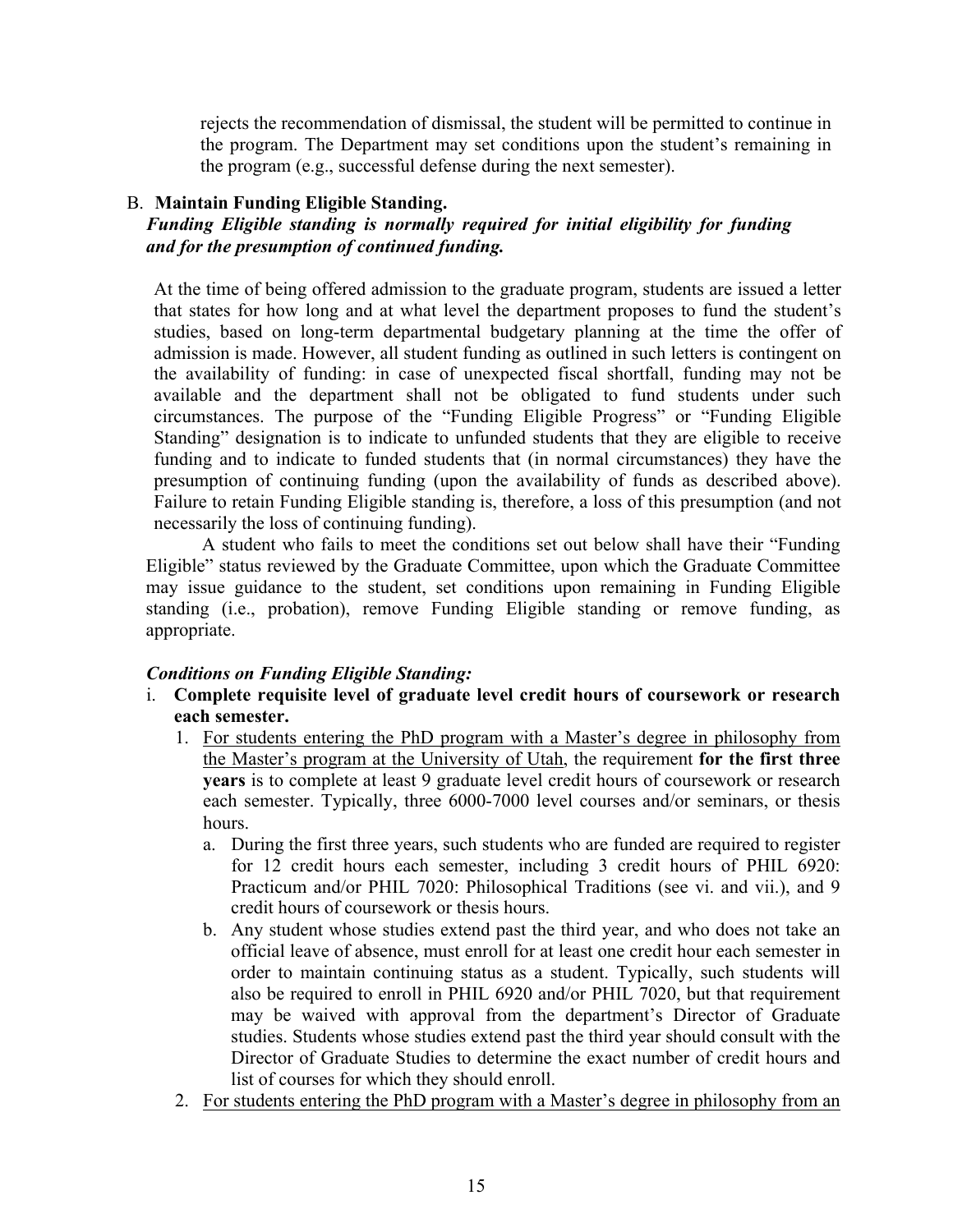institution other than the University of Utah, the requirement **for the first four years** is to complete at least 9 graduate level credit hours of coursework or research each semester. Typically, three 6000-7000 level courses and/or seminars, or thesis hours.

- a. During the first four years, such students who are funded are required to register for 12 credit hours each semester, including 3 credit hours of PHIL 6920: Practicum and/or PHIL 7020: Philosophical Traditions (see vi. and vii.), and 9 credit hours of coursework or thesis hours.
- b. Any student whose studies extend past the fourth year, and who does not take an official leave of absence, must enroll for at least one credit hour each semester in order to maintain continuing status as a student. Typically, such students will also be required to enroll in PHIL 6920 and/or PHIL 7020, but that requirement may be waived with approval from the department's Director of Graduate studies. Students whose studies extend past the fourth year should consult with the Director of Graduate Studies to determine the exact number of credit hours and list of courses for which they should enroll.
- 3. For students entering the PhD program from another university, without a Master's degree, or with a master's degree from a discipline other than philosophy, the requirement **for the first five years** is to complete at least 9 graduate level credit hours of coursework or research each semester. Typically, three 6000-7000 level courses and/or seminars, or thesis hours.
	- a. During the first five years, such students who are funded are required to register for 12 credit hours each semester, including 3 credit hours of PHIL 6920: Practicum and/or PHIL 7020: Philosophical Traditions (see vi. and vii.), and 9 credit hours of coursework or thesis hours.
	- b. Any student whose studies extend past the fifth year, and who does not take an official leave of absence, must enroll for at least one credit hour each semester in order to maintain continuing status as a student. Typically, such students will also be required to enroll in PHIL 6920 and/or PHIL 7020, but that requirement may be waived with approval from the department's Director of Graduate studies. Students whose studies extend past the fifth year should consult with the Director of Graduate Studies to determine the exact number of credit hours and list of courses for which they should enroll.

#### ii. **Maintain a high level of quality in all graduate work.**

- 1. Students who receive a B- or below in a philosophy graduate course will have their Funding Eligible standing status reviewed by the Graduate Committee within one semester.
- 2. Students shall not have excessive incompletes. (No more than two and none lasting more than two years).
- 3. Note that students who fall below a 3.0 will have their funding automatically cut by the Graduate School, as per Graduate School regulations. (See also the "Minimally Eligible Standing" requirement above).
- iii. **Complete the comprehensive exam paper (see also p. 20 below).** *If a student enters the PhD program with a Master's degree in philosophy from the Master's program at the University of Utah, a successful defense of the comprehensive exam paper (accept or conditional accept) is mandatory by the first semester to retain funding eligibility status*. That is, students entering from the Master's program who do not successfully defend by the first semester of PhD study will lose their presumption of continued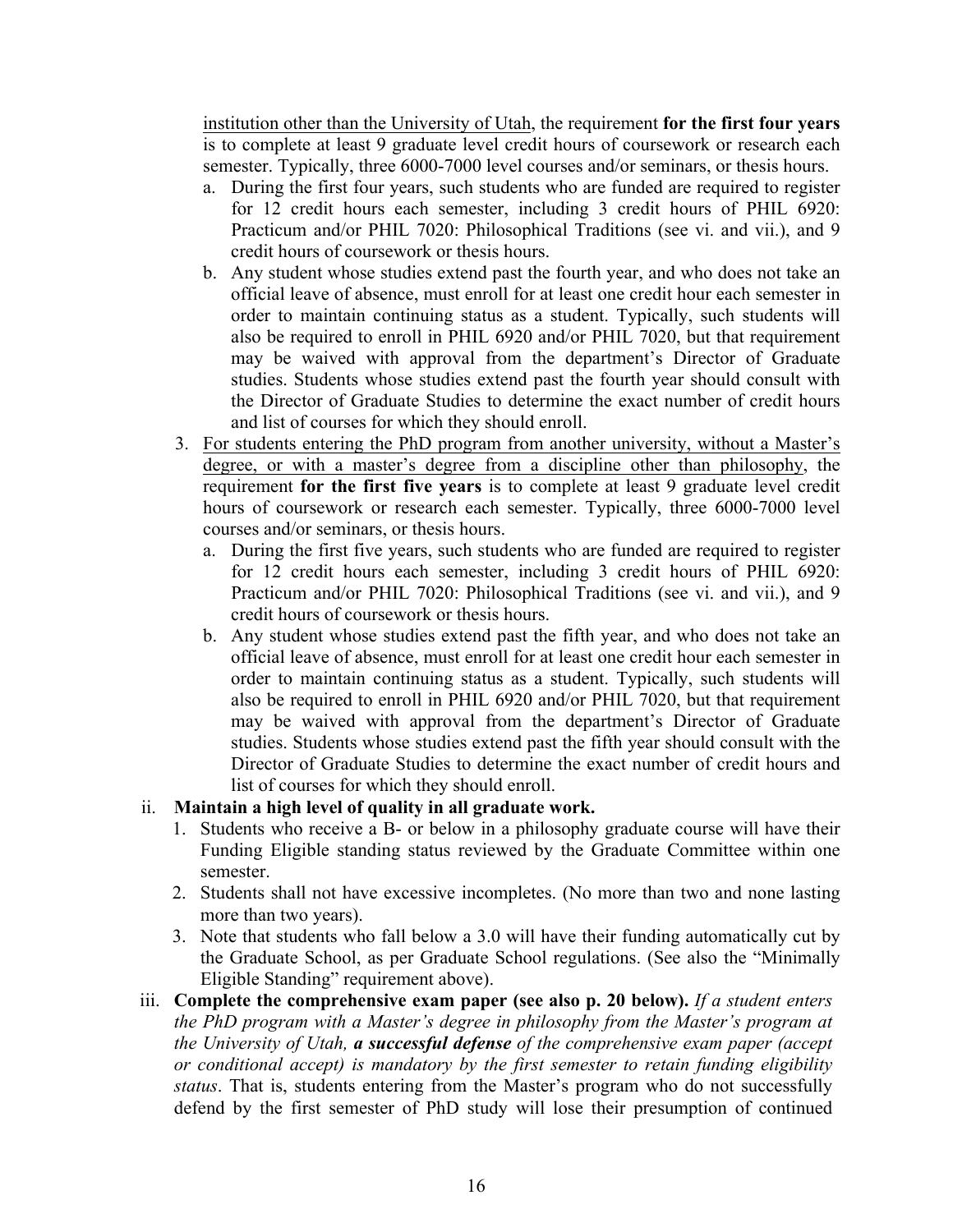funding. *If a student enters the PhD program with a Master's degree in philosophy from an institution other than the University of Utah, a successful defense of the comprehensive exam paper (accept or conditional accept) is mandatory by the third semester to retain funding eligibility status*. That is, students entering with a Master's degree who do not successfully defend by the third semester of PhD study will lose their presumption of continued funding. *If a student enters the PhD program from another university, without a Master's degree, or with a master's degree from a discipline other than philosophy, a successful defense of the comprehensive exam paper (accept or conditional accept) is mandatory by the fifth semester to retain funding eligibility status*. That is, students entering without a Master's degree who do not successfully defend by the fifth semester of PhD study will lose presumption of continued funding. When students lose funding, they forfeit at least one semester of their total funding package.

- iv. **Form a Supervisory Committee.** Comply with the Graduate School requirement for formation of the committee. See: http://gradschool.utah.edu/graduate-catalog/degreerequirements/
	- 1. A Supervisory Committee should be formed as soon as an area of focus has been settled on, but no later than the beginning of the semester in which the student intends to defend his/her comprehensive exam paper.
	- 2. Doctoral students' Supervisory Committees must consist of five faculty members, the majority of whom must be tenure-line faculty in the Philosophy Department. At least one member must be from outside the Philosophy Department. Faculty members may at any time withdraw from the committee, and shall notify the student that they are doing so. Likewise, a student may remove a faculty member from the committee, but must notify both the chair of the Supervisory committee and the faculty member(s) being removed.
	- 3. Members may or may not include those used for the approval of the comprehensive exam paper.
	- v. **Defense of a written dissertation prospectus.** For students who enter the PhD program without a master's degree, the dissertation prospectus must be successfully defended in the sixth semester of PhD study. For students who enter the PhD program with a master's degree, the dissertation prospectus must be successfully defended in the fourth semester of PhD study. For students who enter the PhD program from the Master's program at the University of Utah, the dissertation prospectus must be successfully defended in the second semester of PhD study. A written copy of the prospectus must be given to the student's Supervisory Committee at least 2 weeks prior to the oral defense.

#### vi. **Attendance at Department Colloquia.**

- 1. Funded students enroll in PHIL 7020: Phil Traditions. Each semester this course awards credit for attendance at Departmental colloquia. This requirement may be waived with approval from the department's Director of Graduate Studies.
- 2. Non-funded students are normally expected to attend colloquia as well.
- vii. **Funded students who teach or are TAs shall be required to enroll in PHIL 6920: Teaching Practicum for 1 credit each semester.** When taking 6920, students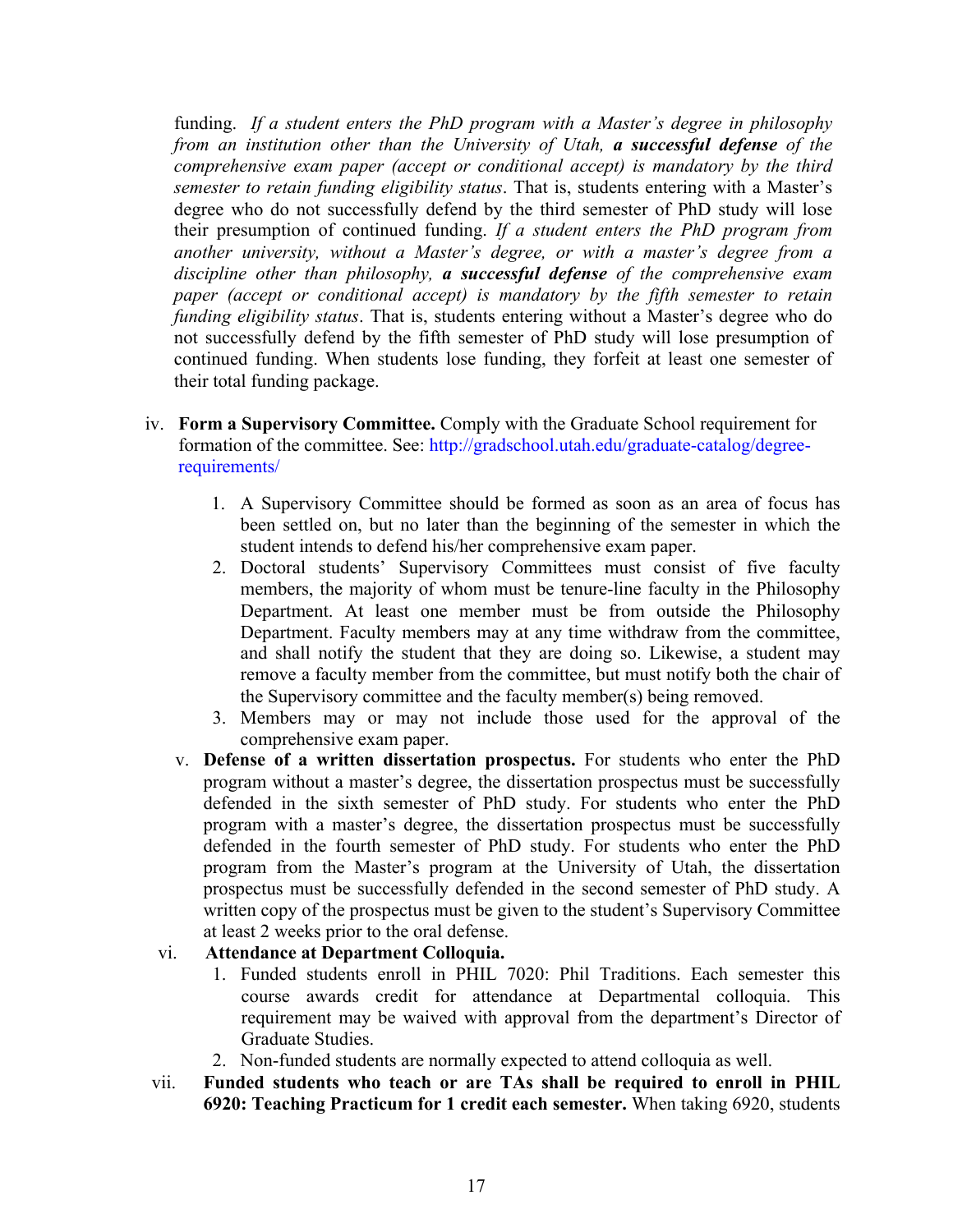should only enroll in 2 credits of 7020. This requirement may be waived with approval from the department's Director of Graduate Studies.

- viii. **Complete the Proseminar (PHIL 7010).** All students entering the program must take PHIL 7010, the Proseminar, twice: once during their first Fall semester and once during their second Fall semester.
- ix. **Teaching Assistants should maintain a sufficient level of quality in teaching.** Students should arrange to have faculty members visit their class and complete an evaluation form once a semester.

\*Summer teaching assignments are made at the discretion of the Director of Graduate Studies. Funding Eligible status will be considered when making these assignments.

# **2. Fulfill the Proseminar Requirement**

All students entering the program must take PHIL 7010, the Proseminar, twice: once during their first Fall semester and once during their second Fall semester.

# **3. Complete Approved Program of Study**

The expectation is that graduate students will use coursework to develop a broad understanding of the main areas of philosophy and of several more specialized areas of philosophy. After fulfilling the field requirements, students specializing in a particular area will be encouraged to complete their remaining course work in that area. After completion of coursework students must consult with the Director of Graduate Studies to ensure that they have completed their course requirements.

PhD students who enter the program from another university, without a Master's degree, or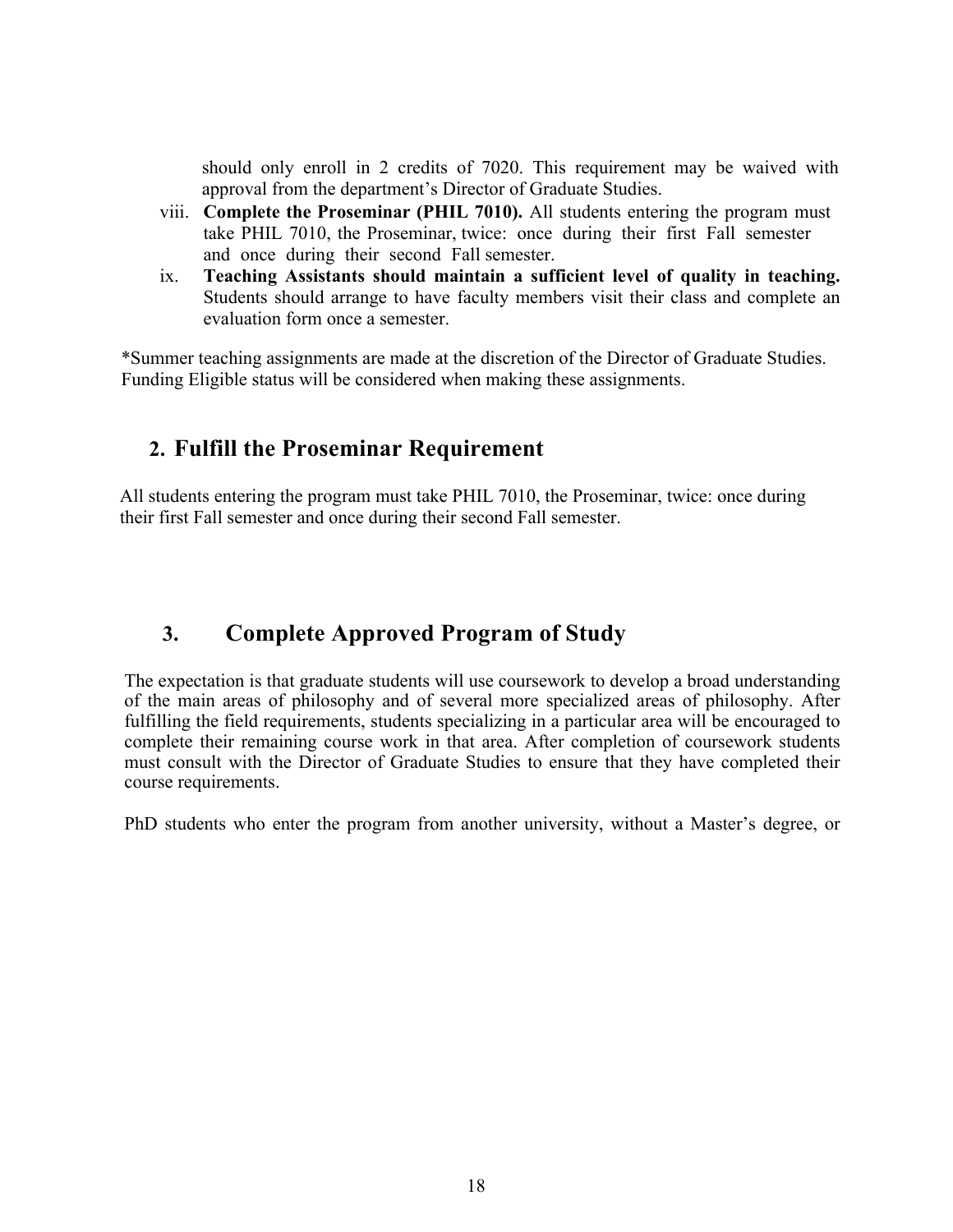with a Master's degree from a discipline other than philosophy, must complete at least 12 graduate level philosophy courses (other than PHIL 6920 and PHIL 7020), and 7 must be in the specified areas below. All 12 courses should be completed no later than the fifth semester of PhD study. Students transferring into the PhD program from the Master's program in philosophy at the University of Utah must have completed 6 of these 7 seven required distribution courses before they will be allowed to transfer, if they have no previous graduate training in philosophy prior to enrolling in the Master's program. PhD students who enter the program with a Master's degree in philosophy from an institution other than the University of Utah must complete at least 6 graduate level philosophy courses (other than PHIL 6920 and PHIL 7020), and 3 must be in the specified areas below. These 6 courses should be completed no later than the third semester of PhD study. Students transferring into the PhD program from the Master's program in philosophy at the University of Utah must have completed all 3 of the required distribution courses before they will be allowed to transfer, if they have previous graduate training in philosophy prior to enrolling in the Master's program. Courses taken for graduate credit at the University of Utah must be at the 6000- or 7000-level. Graduate Students ordinarily take three courses per semester. In addition, funded students who are TA's must register for 2 credits for PHIL 7020 and 1 credit of PHIL 6920. (This last requirement may be waived with approval from the department's Director of Graduate Studies.)

Funded students who are not TA's must register for 3 credits of PHIL 7020. (This last requirement may be waived with approval from the department's Director of Graduate Studies.)

#### **Field Requirements for students entering the PhD program without a Master's degree, or with a Master's degree from a discipline other than philosophy**

To satisfy the field requirements PhD students who enter the program without a Master's degree, or with a Master's degree from a discipline other than philosophy, must complete 7 courses in total from the following areas:

| <b>Areas</b>                             | <b>Requirements</b>           |                                                                                                                                                                                                          |
|------------------------------------------|-------------------------------|----------------------------------------------------------------------------------------------------------------------------------------------------------------------------------------------------------|
| <b>History of</b><br><b>Philosophy</b>   | 2 courses<br>$(B+ or better)$ | Qualified courses include all history of philosophy. Note: it is<br>strongly recommended that 1 course be in Early Modern<br>(including Kant), and 1 in Ancient Greek                                    |
| <b>M &amp; E</b>                         | 2 courses<br>$(B+ or better)$ | Qualified courses include all <i>metaphysics</i> or <i>epistemology</i> ,<br>broadly construed – including Cognitive Science, Philosophy<br>of Mind, Philosophy of Language, Philosophy of Science, etc. |
| <b>Ethics and Value</b><br><b>Theory</b> | 2 courses<br>$(B+ or better)$ | Qualified courses include all Ethical Theory and<br>Applied Ethics, Political Theory, Philosophy of Law, etc.                                                                                            |
| Formal<br>Methods*                       | 1 course<br>B or better)      | Qualified courses include PHIL 6200 Symbolic Logic,<br>Metalogic, Decision Theory, Game Theory, Probability.                                                                                             |

**Students entering the PhD program from the Master's program at the University of Utah must also complete all the courses above, and at least 6 of the 7 must be completed before they will be enrolled in the PhD program.** 

**Field Requirements for students entering the PhD program with a Master's degree in**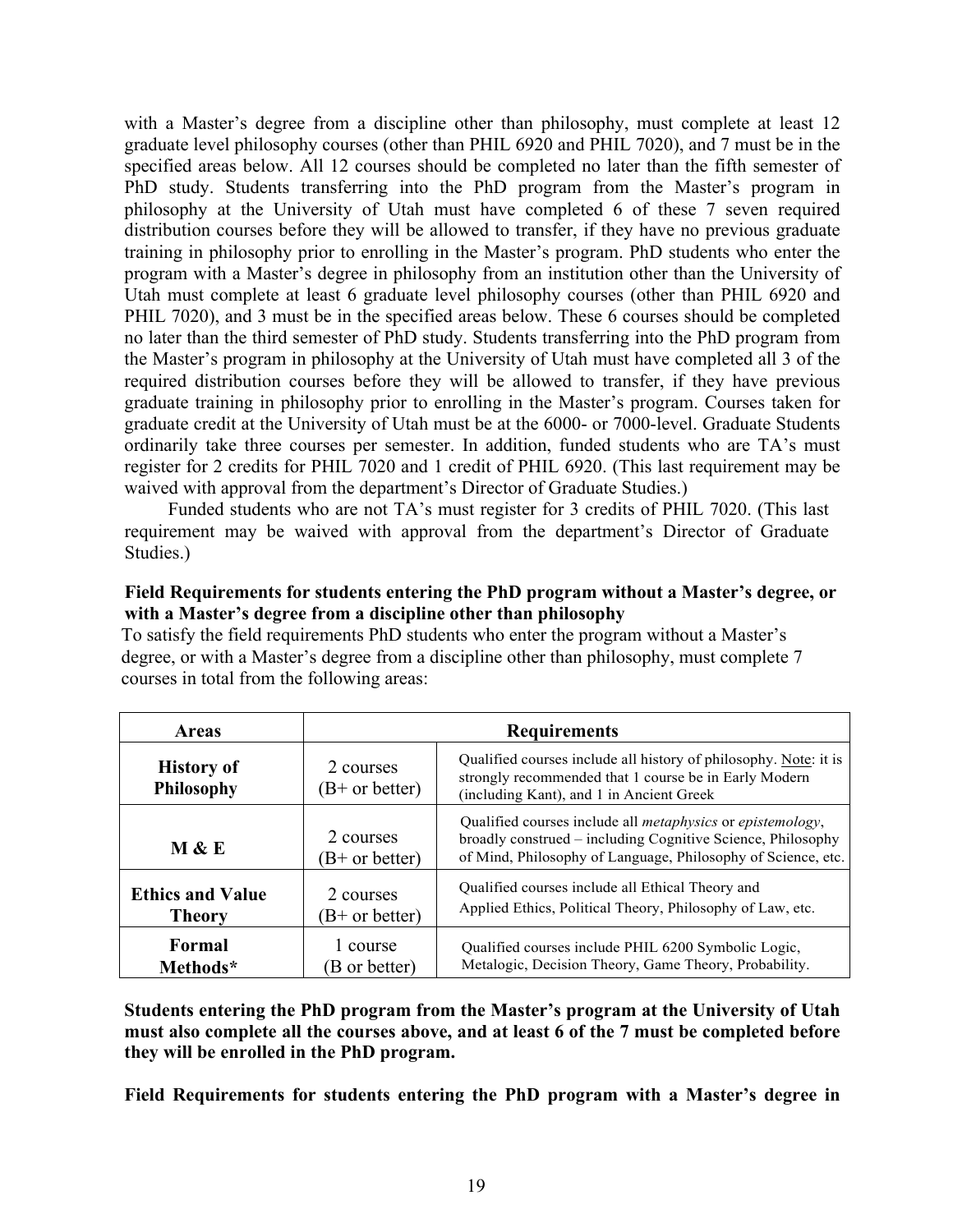### **philosophy from an institution other than the University of Utah**

To satisfy the field requirements PhD students who enter the program with a Master's degree in philosophy from an institution other than the University of Utah must complete 3 courses in total from the following areas:

| <b>Areas</b>                             | <b>Requirements</b>                                        |                                                                                                                                                                                                          |
|------------------------------------------|------------------------------------------------------------|----------------------------------------------------------------------------------------------------------------------------------------------------------------------------------------------------------|
| <b>History of</b><br><b>Philosophy</b>   | 2 courses                                                  | Qualified courses include all history of philosophy. Note: it is<br>strongly recommended that 1 course be in Early Modern<br>(including Kant), and 1 in Ancient Greek                                    |
| M & E                                    | in total, from<br>2 different<br>areas<br>$(B+ or better)$ | Qualified courses include all <i>metaphysics</i> or <i>epistemology</i> ,<br>broadly construed – including Cognitive Science, Philosophy<br>of Mind, Philosophy of Language, Philosophy of Science, etc. |
| <b>Ethics and Value</b><br><b>Theory</b> |                                                            | Qualified courses include all Ethical Theory and<br>Applied Ethics, Political Theory, Philosophy of Law, etc.                                                                                            |
| Formal<br>Methods*                       | 1 course<br>B or better)                                   | Qualified courses include PHIL 6200 Symbolic Logic,<br>Metalogic, Decision Theory, Game Theory, Probability.                                                                                             |

\*All entering students must demonstrate undergraduate level ability in logic—this comes prior to attempting to meet the above requirement for Formal Methods. Accordingly, entering students should have a grade of B or better in an undergraduate deductive logic course covering first- order predicate logic. Any student lacking such background is required to take our undergraduate deductive logic course (PHIL 3200) for graduate level credit.

The area designation of those graduate courses that do not neatly fall into exactly one of the above four areas is announced each semester. The designation depends on the projected course content of that instance of the course.

Students may be encouraged to take more philosophy courses or to supplement their curriculum with courses from other departments. Modifications of the course requirements to suit the specific program needs of individual students may be made only upon the recommendation of the student's Supervisory Committee and the approval of the Graduate **Committee** 

Students may register for dissertation hours when they have either finished their coursework including courses satisfying area requirements or their Supervisory Committee recommends that they are ready to register for thesis dissertation hours.

*Note: Individual Research or Thesis Research, PhD hours are neither seminars nor courses and do not count toward the numbers of graduate courses required, except in special circumstances. Doctoral students need a minimum of 14 credit hours of 7970: Thesis Research, PhD, in order to meet the requirements for graduation.*

## **4. Pass the Comprehensive Examination**

In order to advance to candidacy, students must pass a comprehensive exam (called a "Qualifying Exam" by the Graduate School). To pass this exam, students must write and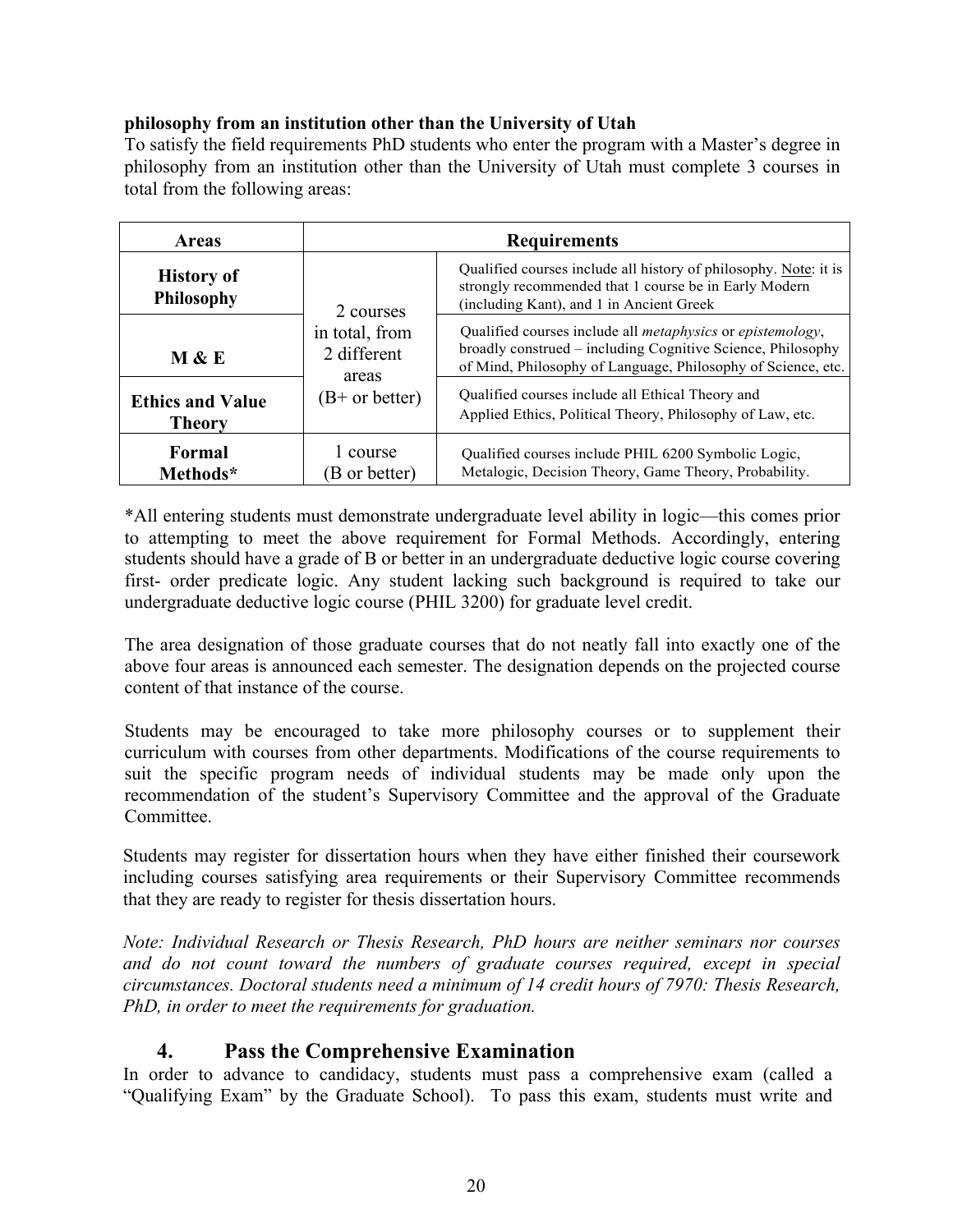defend a substantial paper of journal submission length (5000 words or more). The objective of the comprehensive exam is to demonstrate that the student is able to produce written work of professional quality and is capable of defending the paper in oral presentation. The paper of professional quality and the oral presentation will be graded by faculty members selected by the Director of Graduate Studies as appropriate. It is intended that acceptable papers be submitted to professional journals for publication or to professional conferences for presentation. Students MUST be registered for at least 3 credit hours when defending their comprehensive exam. See:

http://gradschool.utah.edu/graduate-catalog/degree-requirements/

For students entering the PhD program from the Master's program in philosophy from the University of Utah, the comprehensive exam is to be successfully defended no later than the end of the first semester of PhD study. For students entering the PhD program with a Master's degree in philosophy from an institution other than the University of Utah, the comprehensive exam is to be successfully defended no later than the end of the third semester of PhD study. For students who enter the program without a Master's degree, or with a Master's degree from a discipline other than philosophy, the comprehensive exam is to be successfully defended no later than the end of the fifth semester of PhD study. **The paper must be provided to the Director of Graduate Studies at least six weeks before the end of the semester in which you wish to defend your paper.**

#### **Comprehensive Exam Procedures and Suggestions for Students**

- 1. Select a topic. You may wish to begin with a paper written for a course, or with a section of your dissertation, or you may choose to write on a topic not related to either. It is hoped that your treatment of the topic will make a significant and original contribution to the literature.
- 2. Select and secure the consent of a faculty advisor who will supervise your work. Expect to work closely with your advisor, rewriting as necessary, in order to achieve work of publishable quality. The advisor must be tenure-line graduate faculty.
- 3. In addition to the paper, you should submit the following materials:
	- a. A bibliography covering both immediately relevant publications and background materials in the area. (You and your advisor may wish to work together in preparing a list of readings in the field.)
	- b. A list of appropriate journals to which the paper may be submitted.
	- c. A list of appropriate reviewers, as evidenced by their publications in the area of your paper.
- 4. The paper must be presented in standard format for the journals considered and be within the length restrictions, if any, for such journals. Typos and grammatical infelicities must be eliminated.
- 5. When you and your advisor are satisfied that you have an adequate draft, the paper is to be submitted to the Director of Graduate Studies. The paper must reach the Director of Graduate Studies at least six weeks before the end of the semester in which you wish to defend your paper. After reading the paper, the Director of Graduate Studies will determine whether the paper is ready for defense. If the paper is judged ready for defense, the Director of Graduate Studies will appoint a committee of two tenure-line graduate faculty, one of whom may be the student's supervisor for the paper, to give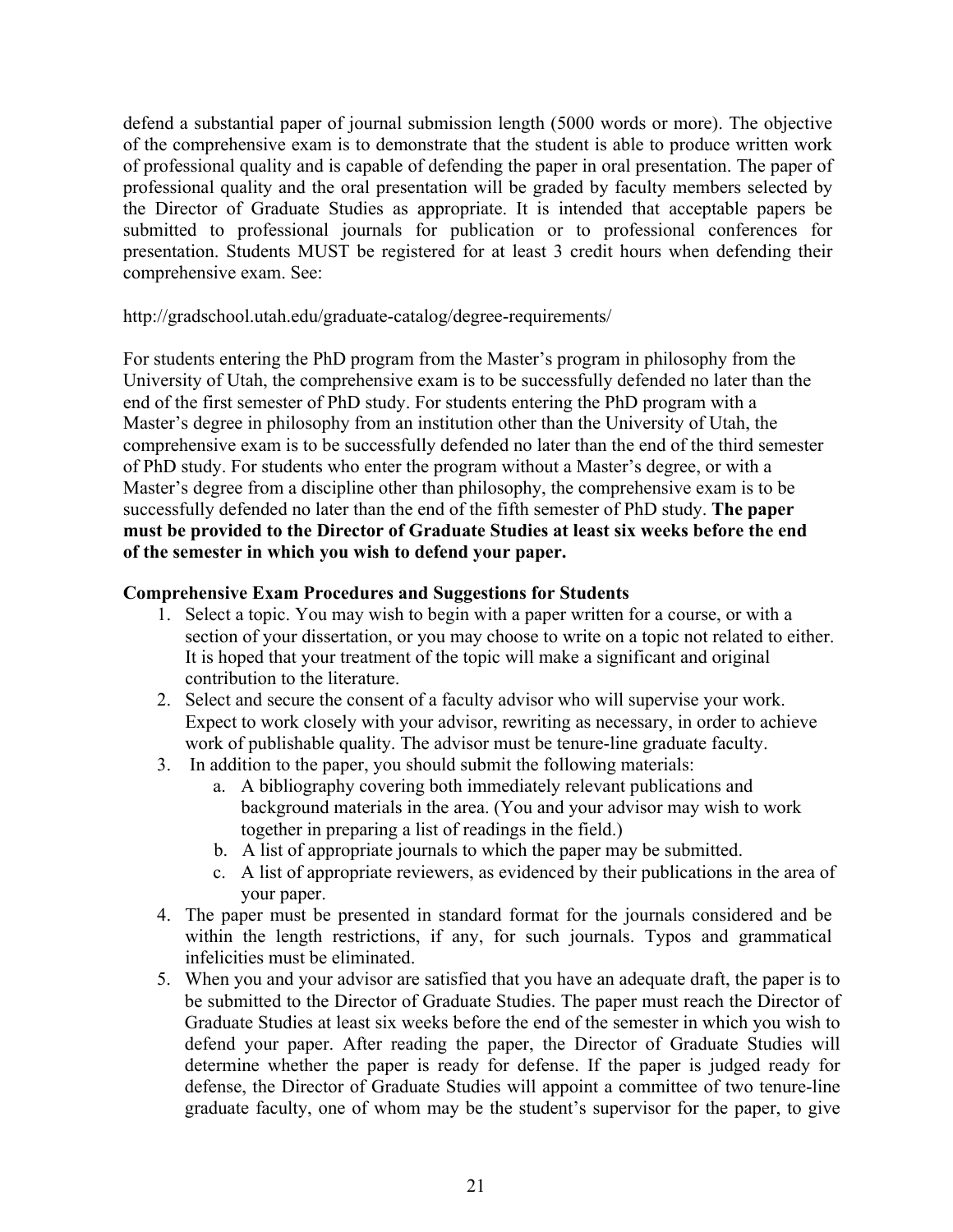the student an oral exam on the paper.

- 6. The oral exam may cover any material in the paper itself and in the supporting materials (bibliography, journals, reviewers) as well as background issues and historical matters relevant to the paper.
- 7. Students are encouraged to bring a recording device to the comprehensive exam Defense to make it possible to take full advantage of the examining committee's discussions in revising the paper.
- 8. After the exam, the examining committee will report the grade to the Director of Graduate Studies and to the student. In the case of a split decision, the paper—along with comments from the two examiners—goes to the Graduate Committee. The Graduate Committee, with active input from the readers, then makes a final decision on the paper. **There are three possible grades on the Comp Paper.**
	- i. **Accept:** permits but does not require further revisions
	- ii. **Conditional Accept:** requires further revisions, to be assessed by your supervisor.
	- iii. **Reject:** requires extensive further revisions or starting over on a new paper and a new oral exam. **Two rejects will automatically trigger a full review for continuation in the program. One reject** *may* **trigger such a review**. The review will be conducted by the Graduate Committee in consultation with other relevant faculty. The Graduate Committee will recommend either dismissal or retention of the student. If the committee recommends retention, the student will be given another opportunity to defend a comprehensive paper. If the committee recommends dismissal, there will a vote of the whole Department (tenure-line faculty) on that recommendation. If the Department votes for dismissal, the student will be dismissed from the program. If the Department votes for retention, the student will be given another opportunity to defend a comprehensive paper. If the Department votes to retain a student over the recommendation of dismissal by the Graduate Committee, the student's next comprehensive exam paper will be read and voted on by the tenure-line faculty. If the student fails this comprehensive exam, he or she is dismissed from the program.
- 9. It is expected that the revised comprehensive exam paper will be submitted to one of the journals listed in (3b) above; it may also be submitted to professional conferences. Conversely, publication is no guarantee of passing.

### **5. Present Dissertation Prospectus**

In order to advance to candidacy, students must have their written prospectus defense approved at an oral review and defense conducted by the student's Supervisory Committee. A student's prospectus will normally be on the order of 15 pages. The Committee may request that the student complete a review of the literature on their dissertation topic; if so, students may be examined on their literature review during their prospectus defense.

The comprehensive exam and the dissertation prospectus, and their respective oral defenses, are distinct exercises. The written component of the comprehensive exam is a paper intended for ultimate publication (one which may also be intended as a draft of a dissertation chapter); it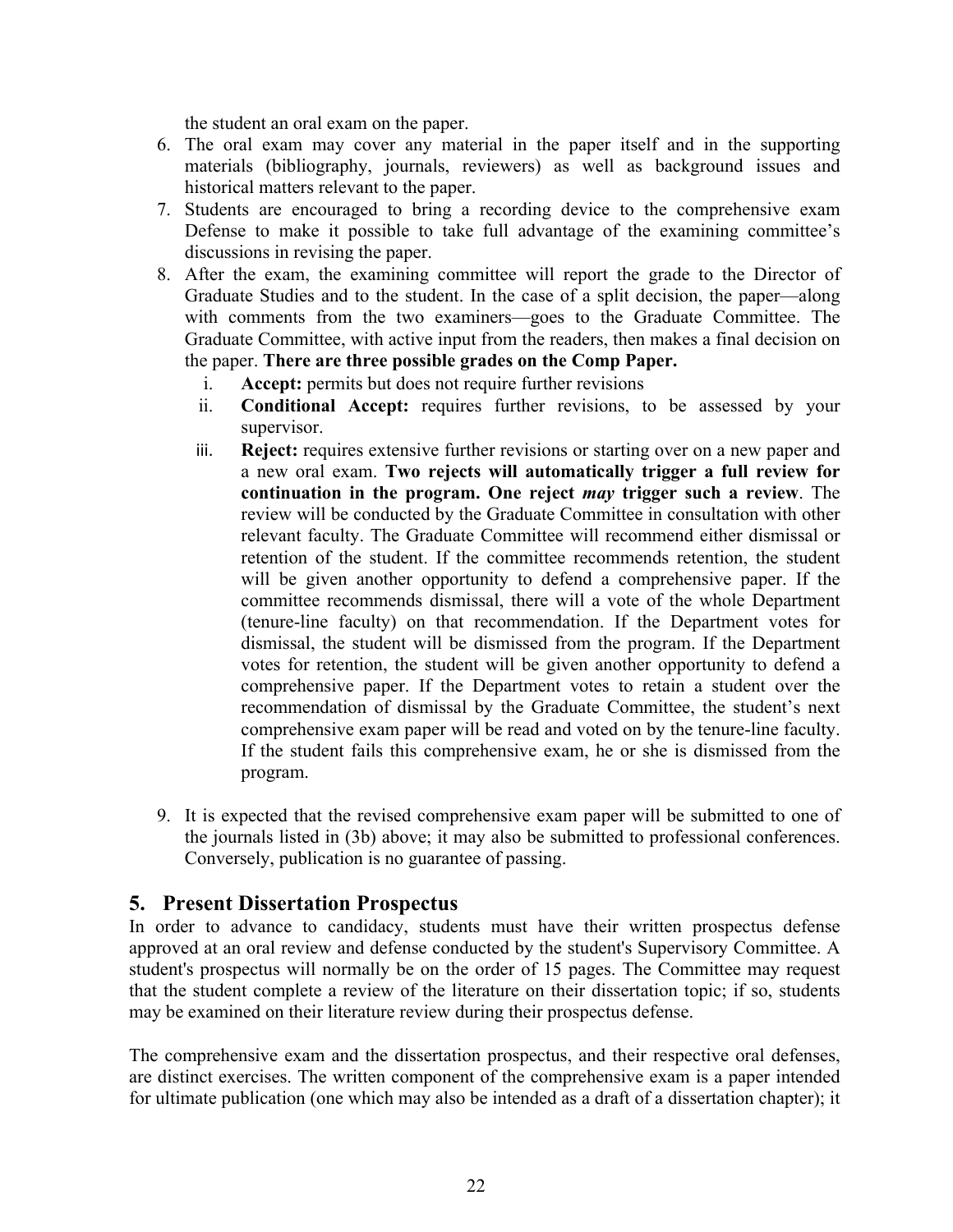will contain a completed argument for some claim. The prospectus outlines and motivates a plan of action for writing a dissertation; it will describe how the student proposes to go about developing an argument for what will ultimately be the conclusion of their dissertation.

## **6. Defend Dissertation**

PhD students must pass an oral examination based on the thesis in order to graduate. The examination should be scheduled only when the dissertation is essentially completed and the student's thesis advisor has agreed that the thesis is ready to be defended. The Supervisory Committee schedules and announces a public oral examination at which the candidate must defend the dissertation. The length and content of the oral examination are determined by the thesis Supervisory Committee. All members of the Committee must participate in the oral defense. A candidate must be enrolled for at least 1 credit hour in the semester in which his or her oral examination is held.

The Department requires that the thesis advisor and the other members of the committee must receive a copy of the dissertation at least four weeks before the final oral examination. The Graduate School also requires that in order to be considered for graduation in a particular semester, the defended and committee-approved thesis or dissertation must be submitted to the Thesis Office seven weeks prior to the closing date of the semester, and eight weeks prior for manuscripts in excess of 200 pages.

See also:

http://gradschool.utah.edu/graduate-catalog/thesis-and-dissertation-regulations/

# **Milestone Master's Degree**

PhD students may receive a milestone master's degree while pursuing a PhD. To do so they must:

- 1. Fill out a change of classification form and mark ADD Career Non-thesis Master's. This effectively makes them a master's student while completing the PhD degree. The form must be signed by the Graduate Director.
- 2. The 30 hours required for a master's (recorded on the Program of Study) cannot be counted towards the PhD program of study. Students should review coursework with the Graduate Director. NOTE: There is no hours requirement for the PhD program, so even though coursework listed on the Master's Program of Study will not be listed on the PhD Program of Study the coursework will still count internally for the PhD
- 3. Gather a Supervisory Committee and defend their Best Paper as if they were doing a normal Non-thesis master's program. (The Supervisory Committee should be assembled one semester before defending the best paper.) The "Best Paper" for the master's nonthesis must be a paper that is written at the University of Utah, for one of our Graduate Faculty, and (ideally) the paper should have received an "A" for a graduate seminar. There is no prohibition on using the comprehensive paper, in cases where the student is applying for the "milestone" master's. The paper will be signed off by the student's graduate advisor. If the student does not have a supervisor, the Director of Graduate Studies will sign off.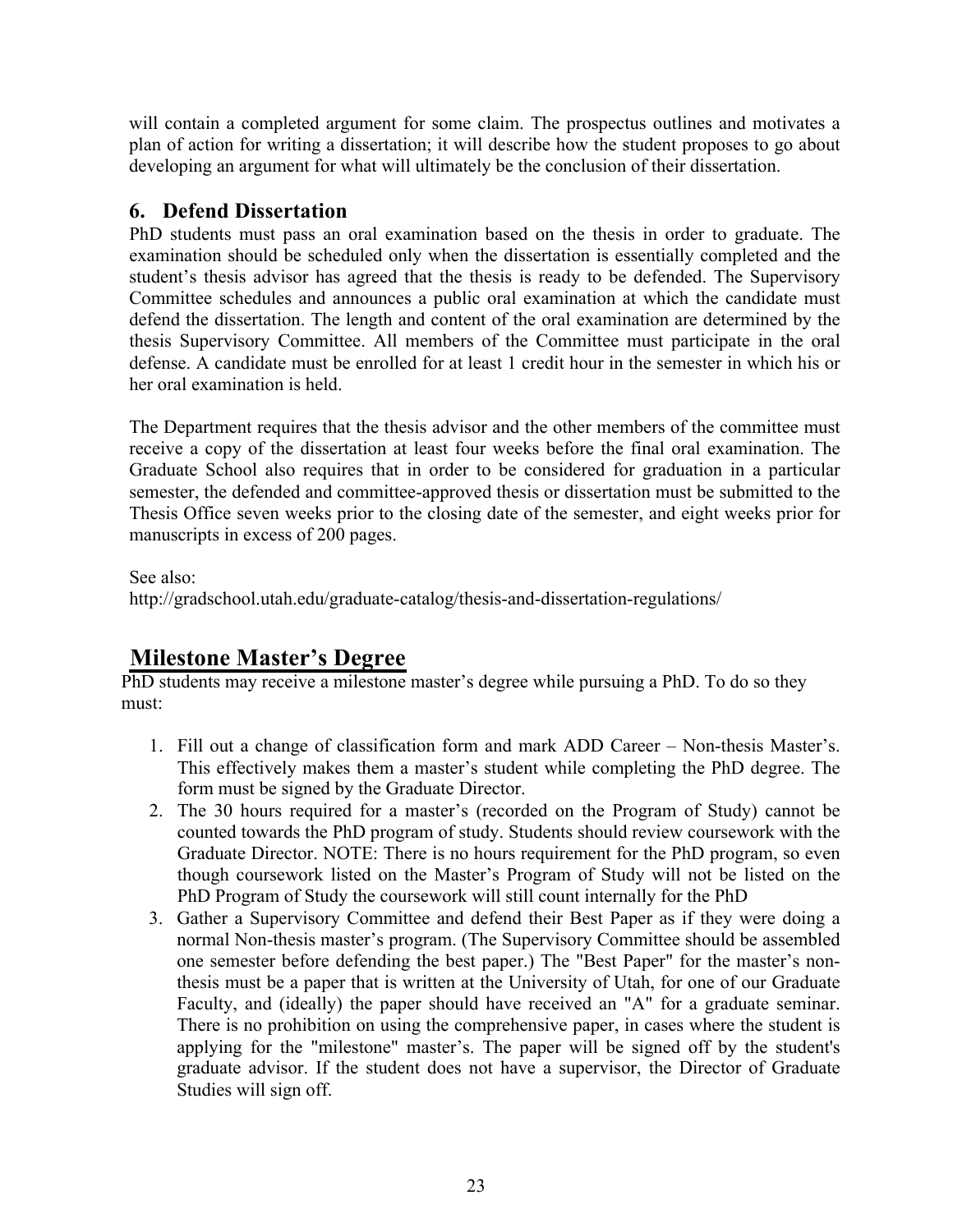4. Meet all requirements of the Master's including two consecutive semesters of at least nine hours each for the residency requirement. See: http://gradschool.utah.edu/graduate-catalog/degree-requirements/

To complete the PhD:

- 1. Students must have three more years of continuous registration at the University of Utah of at least three hours per semester (this can be all thesis hours or other courses not already counted toward the non-thesis master's)
- 2. Students must complete another two consecutive semesters of at least nine credit hours each for the residency requirement (they may be nine thesis hours). See: http://gradschool.utah.edu/graduate-catalog/degree-requirements/

NOTE: Although the master's degree does not have area requirements other than formal methods, those also pursuing a PhD should take classes as if following the PhD coursework with area requirements. Also, students should be aware that all coursework must be completed in order to receive the Master's degree. Thus, if you are a PhD student with incomplete coursework you are not eligible for the Master's degree.

# **PhD Department and Graduate School Required Paperwork**

Forms & deadlines are available online or from the Philosophy Department Academic Coordinator. (http://philosophy.utah.edu/people/staff-admin.php)

- · Request for Supervisory Committee
- · Qualifying Exam (Comprehensive Exam Paper) and Admission to Candidacy
- · Program of Study
- · Prospectus Defense
- · Application for Graduate Degree
- · Report of Final Oral Examination and Thesis for the PhD (dissertation defense)
- · Supervisory Committee Approval of a Thesis
- · Final Reading Approval

Students are responsible for filing these forms with the Academic Coordinator in a timely manner. All forms must be sent to the Graduate School directly from the Philosophy Department. Please submit your forms to the Academic Coordinator no later than 1 week before they are due to the Graduate School. A calendar of Graduate School deadlines can be found at http://www.gradschool.utah.edu/students/doctoral\_calendar.php.

Students can track their progress online through the Graduate Tracking System (GTS). It is the student's responsibility to make sure the information online is accurate. See the website for access instructions:

http://gradschool.utah.edu/current-students/electronic-graduate-record-file-tutorial/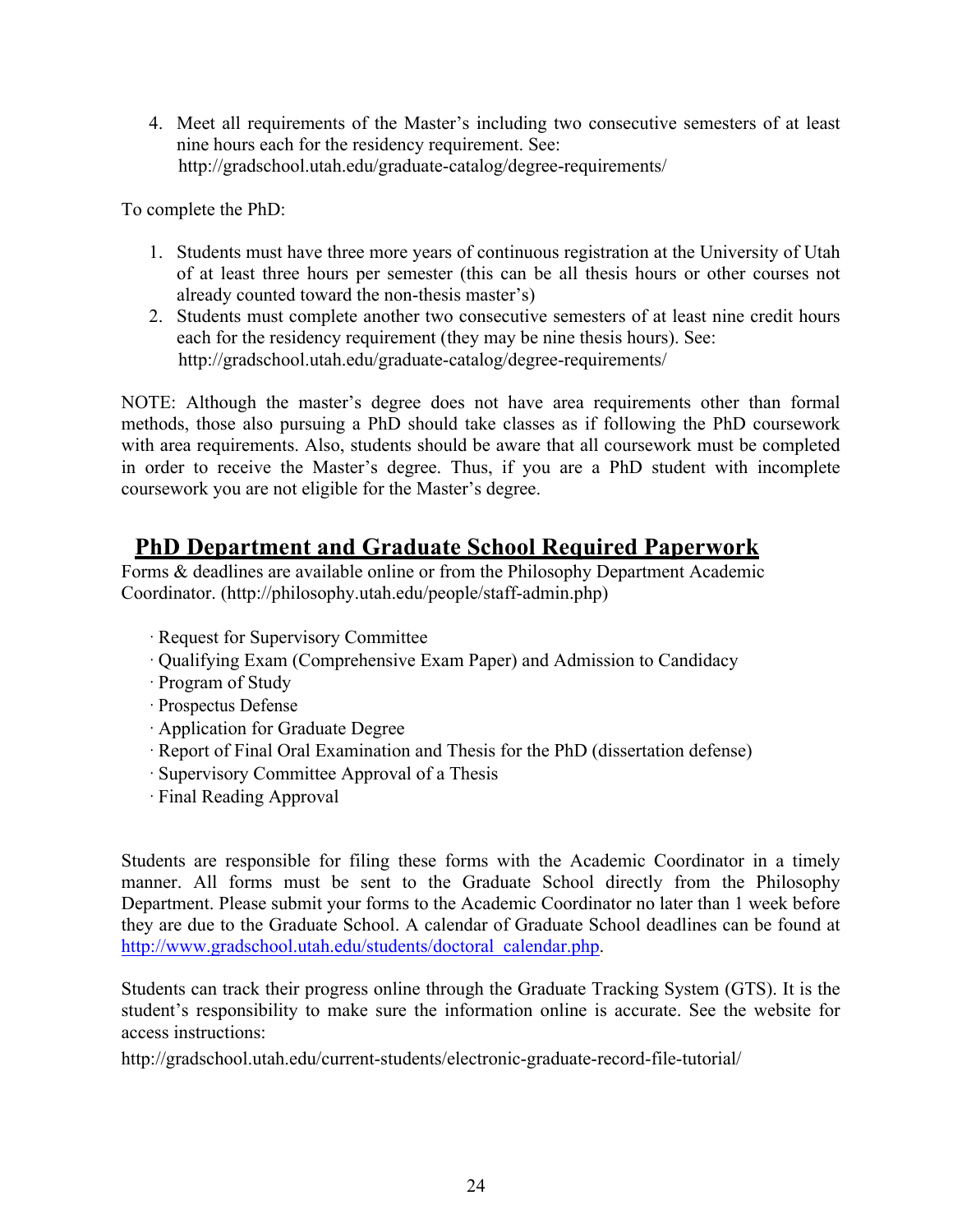# **Transfer Credit, Non-Matriculated or Undergraduate Hours, and Departmental Course Waivers**

To complete the degree, students meet three different types of requirements: 1) specific credit hours of coursework, 2) total numbers of courses, and 3) coursework in specific fields, as described in the preceding sections of this handbook. In addition to fulfilling these requirements through taking coursework as a matriculated (i.e. degree-seeking) graduate student at the University of Utah, the following options are available:

### **Transfer Credit**

Students may petition to have graduate-level credit hours completed at another institution, up to a maximum of 6 hours, applied towards the graduate degree, but only if they were completed with a letter grade of B or higher, were not used to obtain another degree, and were taken within certain time limits as specified by the Graduate School. To petition, students must obtain approval from the Graduate Committee, and the department's Academic Coordinator will then send the petition to the Graduate School. For more details, see:

http://gradschool.utah.edu/graduate-catalog/grading-and-credit-policies/

Students whose petitions are successful will have the credit hours/courses counted toward the required hours of coursework/numbers of courses, but will not automatically have those credit hours/courses counted toward fulfilling specific field requirements. For the latter, students must submit a separate petition to the department's Graduate Committee (described below).

## **Non-Matriculated or Undergraduate Hours**

Those who have taken graduate courses at the University of Utah as a non-matriculated (i.e. non-degree-seeking) student may petition to have those courses, up to a maximum of 9 hours, applied towards the graduate degree. Those who have taken graduate courses at the University of Utah as a matriculated (i.e. degree-seeking) undergraduate student may petition to have those courses, up to a maximum of 6 hours or 2 courses, applied towards the graduate degree, but only if those courses were not used to earn an undergraduate degree. To petition, students must complete a form obtained from the department's Academic Coordinator, who will then send it to the Graduate School. For more details, see:

http://gradschool.utah.edu/graduate-catalog/grading-and-credit-policies/

Students whose petitions are successful will have the credit hours/courses counted toward the required hours of coursework/numbers of courses, but will not automatically have those credit hours/courses counted toward fulfilling specific field requirements. For the latter, students must submit a separate petition to the department's Graduate Committee (described below).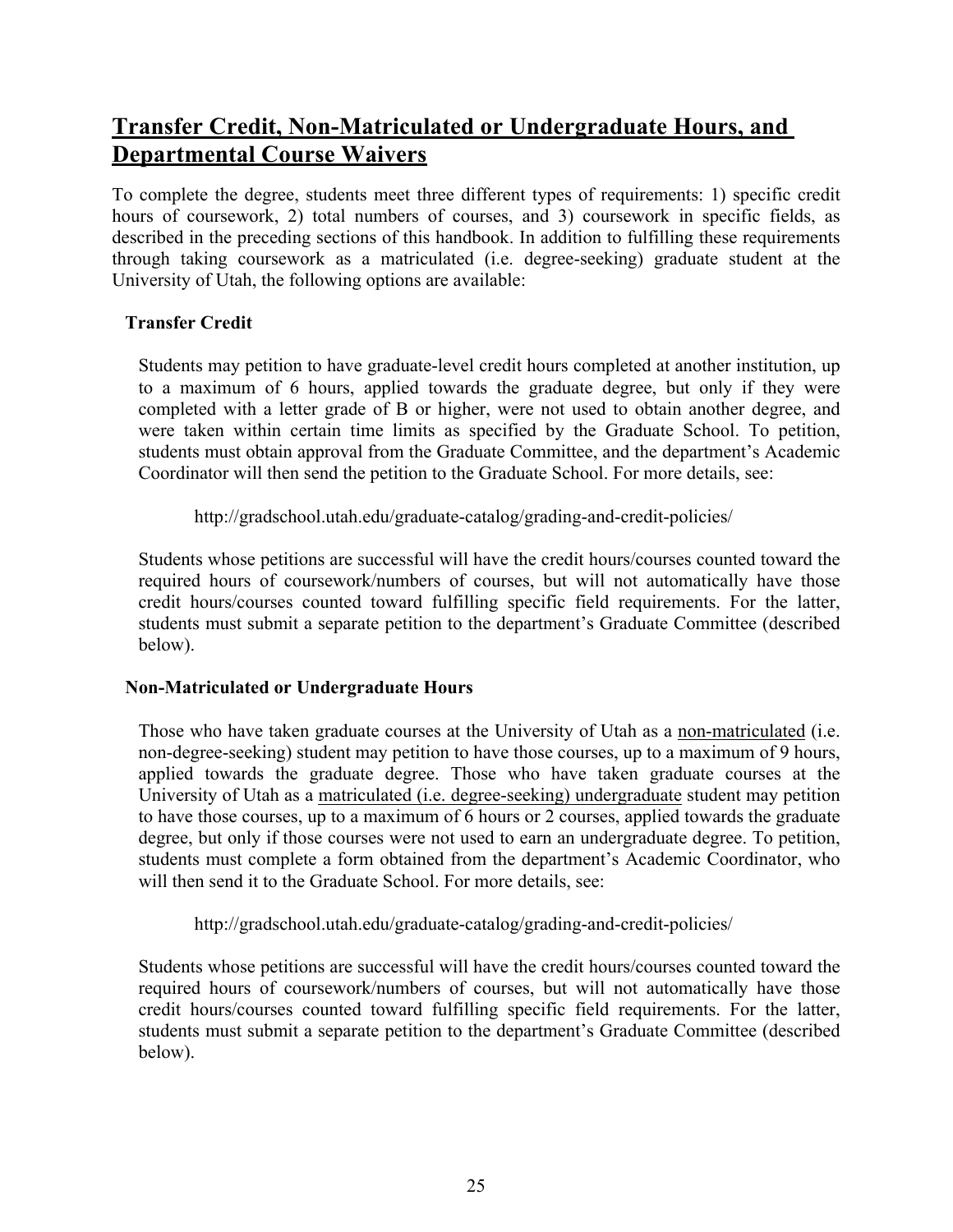#### **Departmental Course Waivers**

Students who have taken graduate courses either at the University of Utah or other institutions prior to matriculating in the department's graduate program may petition the Graduate Committee to have those courses counted toward the total number of required courses and coursework field requirements. In order to be eligible for consideration, the course(s) used as the basis for the petition must have been completed with a letter grade of B+ or higher (except for courses in formal methods, for which a B is the required minimum).

To petition, students must submit to the Graduate Committee a syllabus and sample of coursework for each course used as the basis for the petition. The Graduate Committee may elect to count the course(s) toward both the coursework field requirements and toward the total number of courses required, or toward only the total number of courses required but not the coursework field requirements.

Generally, the Graduate Committee will grant such course waivers only when there is a compelling need for the student to have coursework waived (e.g. when lack of a waiver would have a significantly adverse impact on a student's ability to progress toward the degree in a timely fashion, such as when a required course is not offered for several semesters). The mere fact that the student has previously taken a graduate-level course similar to one offered by the department will not usually justify granting of a course waiver.

# **Financial Aid**

Please read the official Graduate School Policy on Tuition Benefit Support, which can be found online at http://www.gradschool.utah.edu/tbp/index.php.

Departmental financial aid applications are available online and must be submitted to the Department of Philosophy by January 15. Students will be informed of award no later than April 15.

# **Departmental Funding Policy**

## **PhD Students**

Subject to financial constraints as described above (p. 15), the Philosophy Department will normally support PhD students entering the program with a:

Bachelor's degree and/or or a Master's degree from a discipline other than philosophy: Support for 5 years, or 10 semesters:

- 4 semesters coursework (years 1 & 2)
- 1 semester comprehensive exam paper (to be completed by the fall of year 3)
- 1 semester dissertation proposal (to be completed by the spring of year 3)
- 4 semesters dissertation (years 4 & 5)

Master's degree in philosophy from an institution other than the U of U: Support for 4 years, or 8 semesters: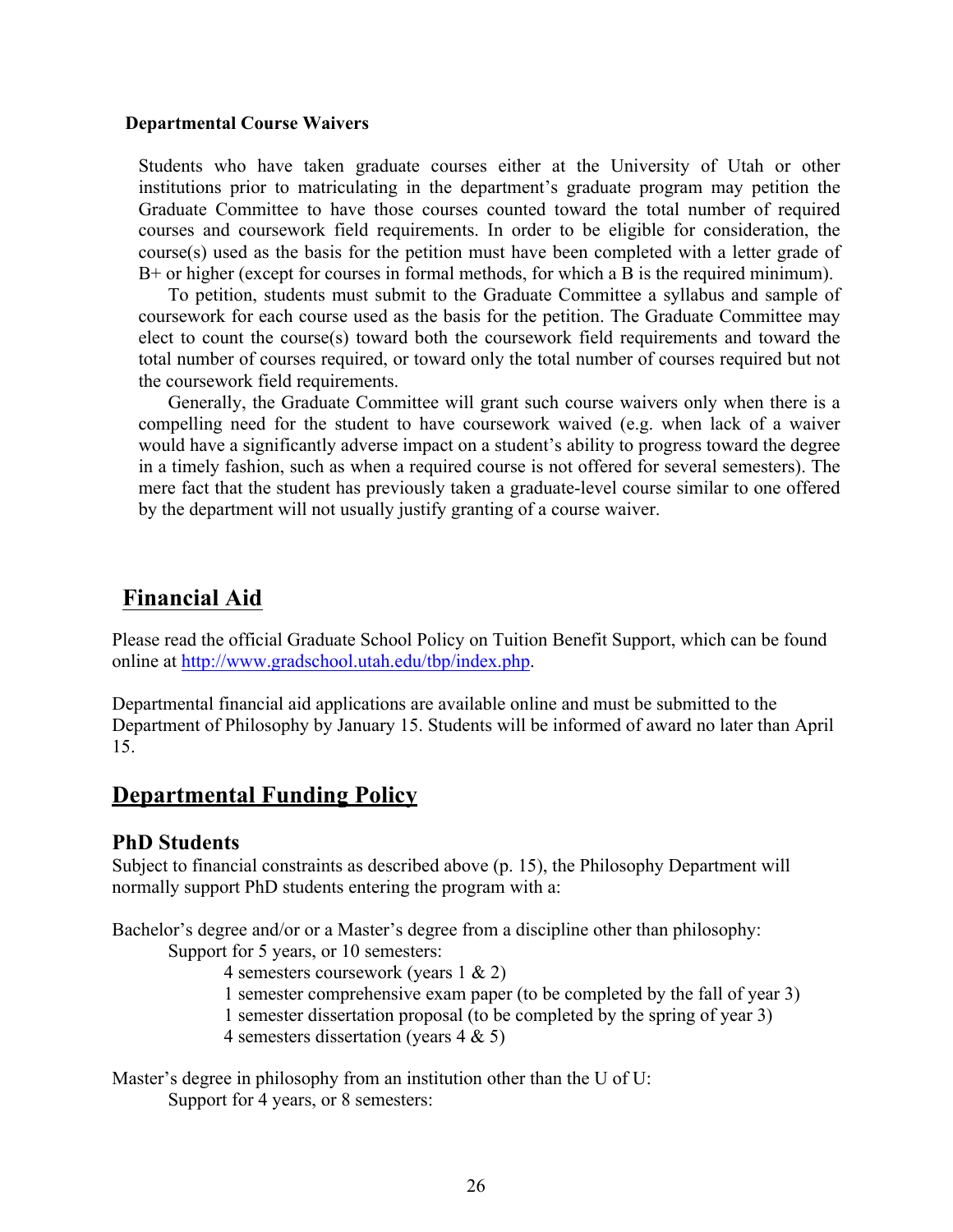2 semesters coursework

1 semester comprehensive exam paper (to be completed by the fall of year 2)

- 1 semester dissertation proposal (to be completed by the spring of year 2)
- 4 semesters dissertation (years 3 & 4)

U of U Master's degree in philosophy:

Support for 3 years, or 6 semesters:

1 semester comprehensive exam paper (to be completed by the fall of year 1) 1 semester dissertation proposal (to be completed by the spring of year 1)

4 semesters dissertation (years 2 & 3)

U of U Master's degree from a discipline other than philosophy:

Support for 5 years, or 10 semesters:

4 semesters coursework (years 1 & 2)

- 1 semester comprehensive exam paper (to be completed by the fall of year 3)
- 1 semester dissertation proposal (to be completed by the spring of year 3)
- 4 semesters dissertation (years 4 & 5)

### **Master's Students**

Subject to financial constraints, the Philosophy Department will normally support Master's Students for up to two years, or four semesters.

A student who completes the Master's program and is admitted into the PhD program may be awarded a maximum of six additional semesters (for a total of ten semesters in all). Students who switch from the Master's program to the PhD program after one year without completing the Master's degree will not increase the number of awards for which they are eligible.

External fellowships do not normally add to this period although they do provide opportunity for teaching-free research and are important honors to add to a student's record. Of course, when eligibility for University funding expires, we are happy to try to help arrange teaching with other area institutions of higher education as much as possible, but we also recognize that early entry into the job market is important.

### **Policy on Outside Teaching and Employment**

In providing student stipends and in helping our students receive stipends from outside the Department, the Philosophy Department seeks to enable our students to concentrate on philosophy, to further their development as philosophers, and to provide them with a source of support. Thus the Department requires that full time student TA's and those teaching independent courses not take outside employment or teaching. We recognize, however, that students may receive outside opportunities which further their career objectives or that they may need to seek outside employment for further economic support. Any exceptions to the policy prohibiting outside teaching or employment for full time TA's and those teaching independent courses require explicit disclosure to and permission from the Director of Graduate Studies.

Graduate students receiving fellowships to support completion of the PhD may accept outside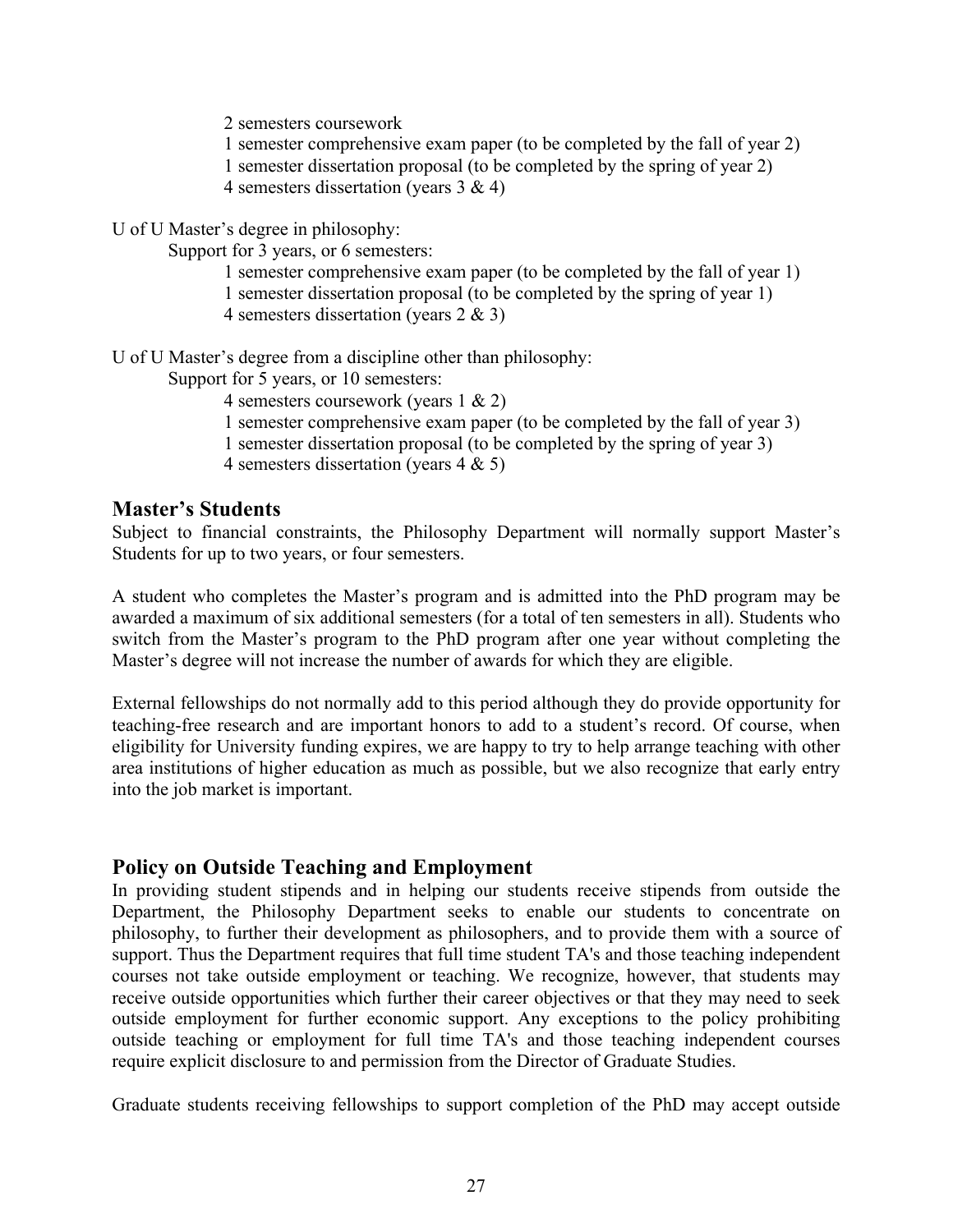part-time teaching or outside part-time employment as long as two conditions are met. First, such work must not be explicitly prohibited under the terms of the fellowship. Second, the student must make satisfactory progress toward the degree. (Note: normal progress includes regular attendance at Departmental programs and colloquia). If a student has not made satisfactory progress, they will not be recommended for a fellowship the following year. Any outside teaching or employment must be disclosed to the Director of Graduate Studies.

# **Departmental Teaching Assistantships**

Purpose: To provide financial support for graduate students in the form of a teaching apprenticeship under the guidance of professional teachers of philosophy.

**Stipend:** Varies per academic year but includes full tuition and mandatory fee waiver. Also includes health insurance option.

**Application:** Submit a Departmental Application for Financial Aid form by January 15 for Fall semester of the same year.

Current students without funding are eligible on the same cycle year if they apply.

For information on Graduate Fellowships from outside the Philosophy Department, please see the Graduate Fellowships Officer. Information is also available at:

http://gradschool.utah.edu/tbp/graduate-fellowship-opportunities/

# **Family Leave Policy**

The Philosophy department recognizes that, during their time in the graduate program, some students may have children or add children to their families through childbirth or adoption. With advance notice (at least three months prior to the arrival of the child), the department is willing to make reasonable accommodations for students who need to take parental leave and who meet the criteria for being an "eligible caregiver" as defined in University Policy 6-315. In such circumstances, students will be eligible to take leave for up to 16 weeks, and:

- 1) Students on parental leave shall have the deadlines for completion of required coursework, courses, exams, theses, or thesis defenses extended by one full semester. Such extensions shall be taken into consideration in determining whether the student is maintaining minimally acceptable standing and funding eligible standing (but shall not count as adding a semester of eligibility under the Graduate School's Tuition Benefit Program).
- 2) Students should avoid registering for classes and then withdrawing from them. Students should therefore either a) register for classes and then maintain their registration throughout the leave period, or b) avoid registering for classes entirely when the leave period would commence or overlap with the beginning of a semester in such a way that, in the opinion of the instructor(s), the student would be unlikely to obtain the requisite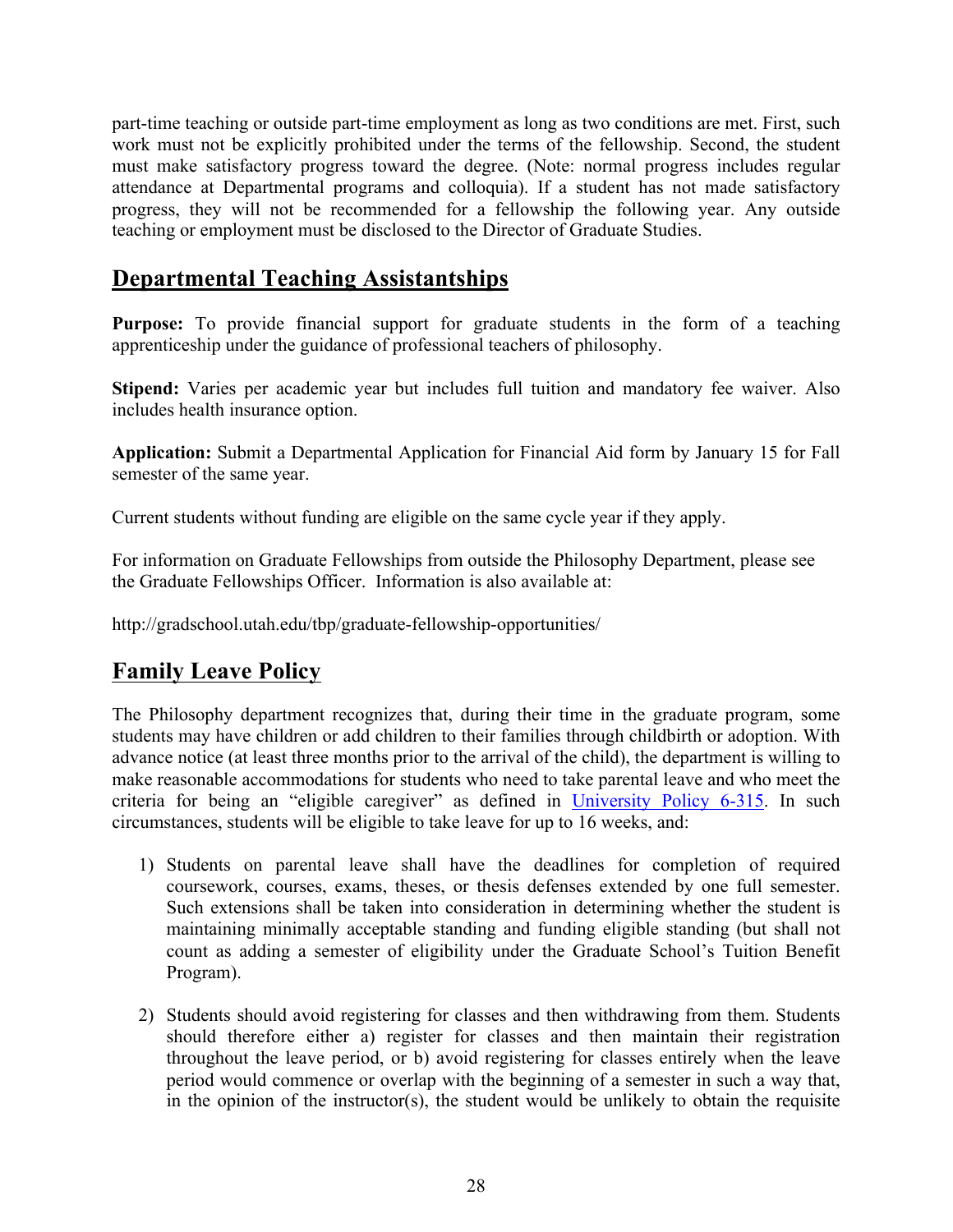grade for the course as specified elsewhere in this handbook. Students who do not register for any classes need to file leave paperwork in advance with the Graduate School, in order to retain their eligibility to register again in future semesters.

3) For students who are funded by the department, the department shall continue their compensation (at the usual rate) and health insurance benefits for up to 8 weeks of any period in which the department would normally pay for compensation and benefits.

Other details of accommodations will depend on the student's stage of progress through the graduate program and will be arranged in consultation with the Director of Graduate studies and other relevant department faculty. The departmental accommodations as described above will be granted no more than twice during the entire time of a student's matriculation in the graduate program. Applications for parental leave should be filed with the department's Director of Graduate Studies. Students who experience a medical condition associated with their pregnancy and need accommodations recommended by their medical provider should contact the University's Title IX Coordinator, who will work with the student, cognizant faculty, and administration, to determine what accommodations are reasonable and effective.

Students may also petition for leave for other reasons, as specified by the policies of the Graduate School. For details, see: http://gradschool.utah.edu/graduate-catalog/registration/.

# **Code of Conduct**

The department expects graduate students' behavior to adhere to the professional Code of Conduct adopted by the American Philosophical Association, as outlined at:

http://www.apaonline.org/general/custom.asp?page=codeofconduct

Graduate students who violate this Code of Conduct may be subject to disciplinary actions by the department, up to and including dismissal from the program.

# **Safety and Wellness**

Your safety is our top priority. In an emergency, dial 911 or seek a nearby emergency phone (throughout campus). Report any crimes or suspicious people to 801-585-COPS; this number will get you to a dispatch officer at the University of Utah Department of Public Safety (DPS; dps.utah.edu). If, at any time, you would like to be escorted by a security officer to or from areas on campus, DPS will help — just give a call.

The University of Utah seeks to provide a safe and healthy experience for students, employees, and others who make use of campus facilities. In support of this goal, the University has established confidential resources and support services to assist students who may have been affected by harassment, abusive relationships, or sexual misconduct. A detailed listing of University Resources for campus safety can be found at https://registrar.utah.edu/handbook/ campussafety.php